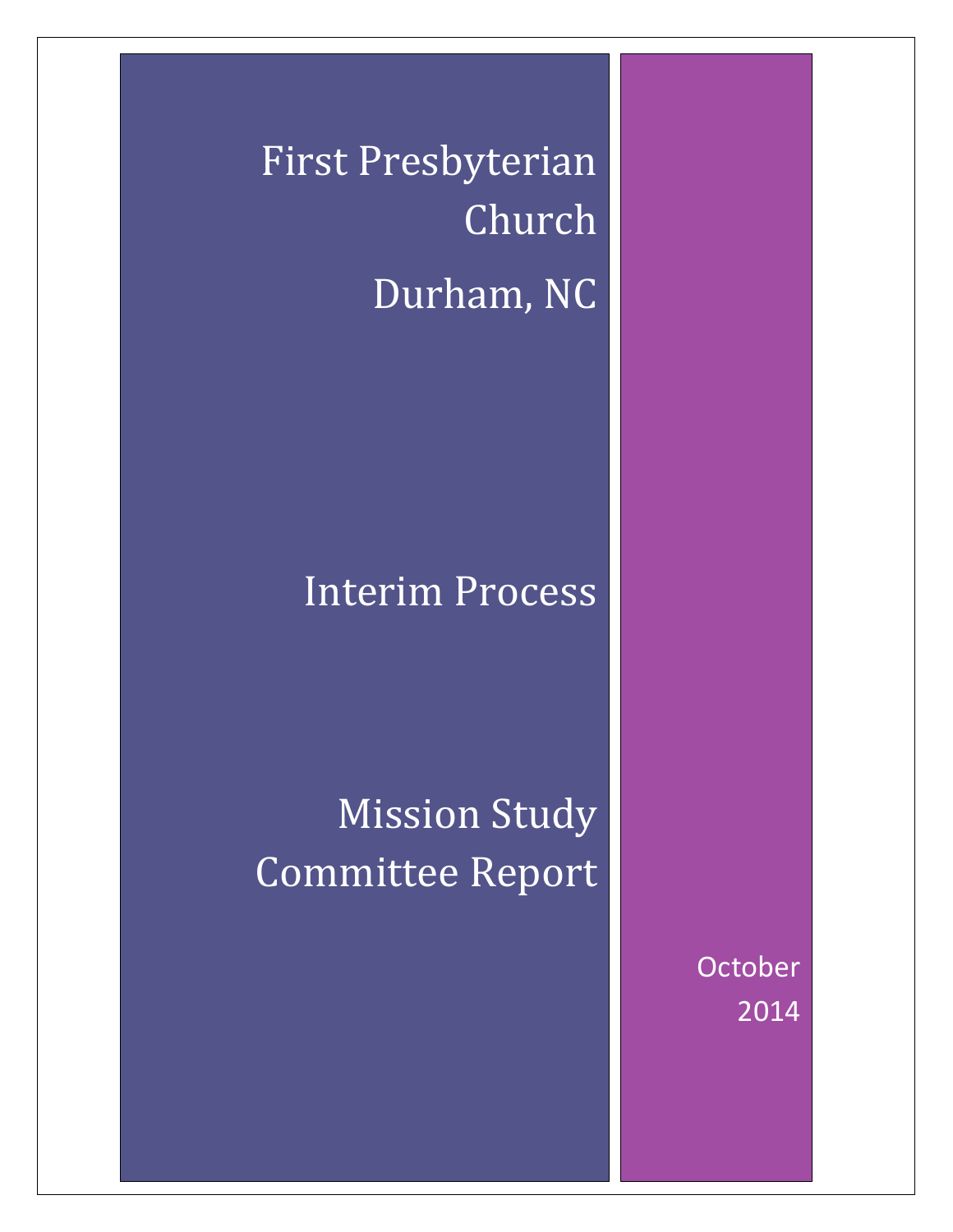# Mission Study Committee

Sharon Hirsch, Chairperson

Dale Gaddis

Margaret Keller

Laura Kelley

Tyler Momsen-Hudson

**Carl Rist** 

**Scottie Seawell** 

**Beth Stringfield** 

Gray Wilson

Interim Minister

Reverend Mark Diehl

He has shown you, O mortal, what is good. And what does the Lord require of you? To act justly and to love mercy and to walk humbly with your God. (Micah 6:8)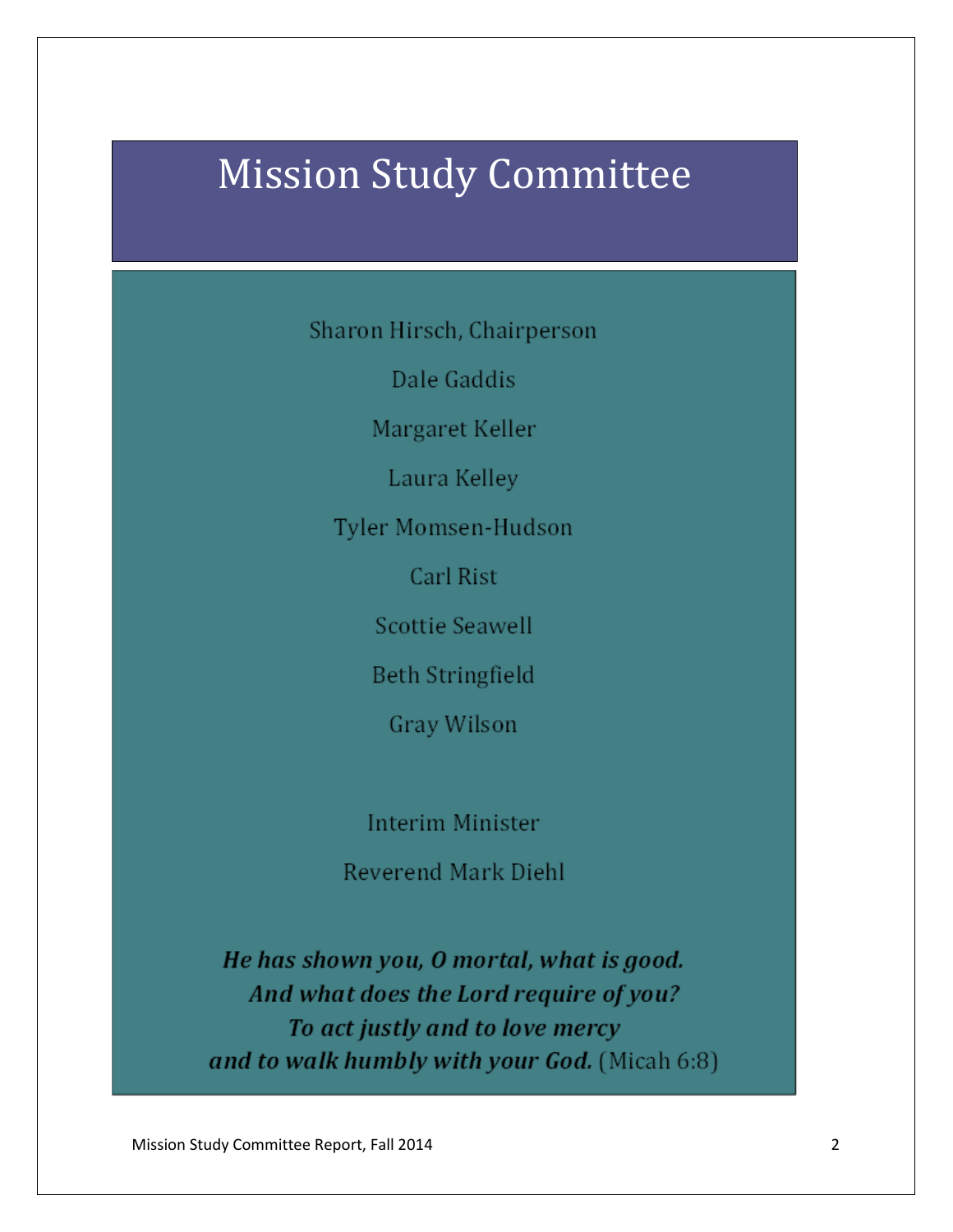## **First Presbyterian Church**

Interim Process

## **Mission Study Report**

October 2014

### **Prepared by the Mission Study Committee**

Sharon Hirsch, Chairperson

Dale Gaddis

Margaret Keller

Laura Kelley

Tyler Momsen-Hudson

Carl Rist

Scottie Seawell

Beth Stringfield

Gray Wilson

Interim Minister

Rev. Mark Diehl

*He has shown you, O mortal, what is good. And what does the Lord require of you? To act justly and to love mercy and to walk humbly with your God.* (Micah 6:8)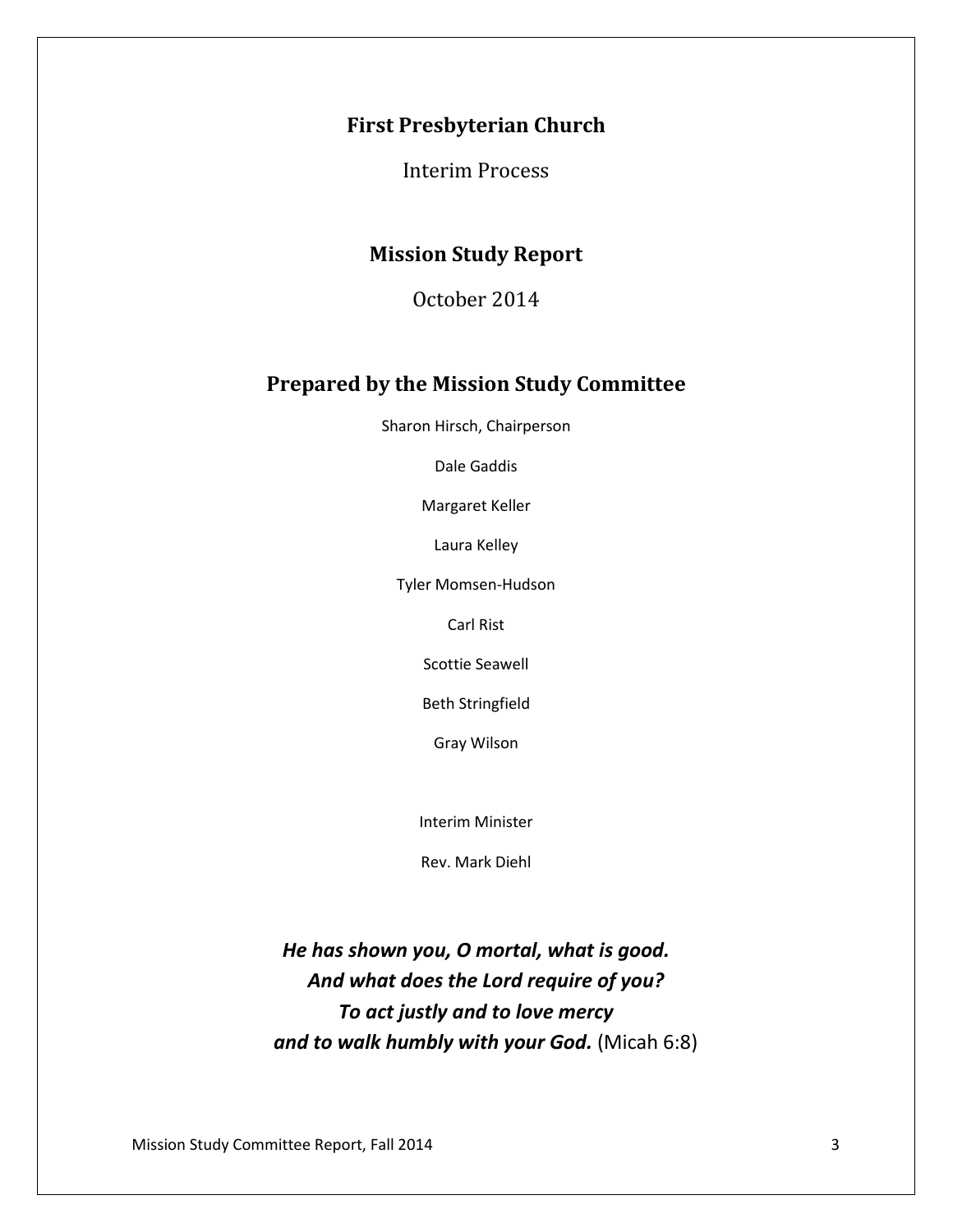## Table of Contents

|                                                                                    | Page           |
|------------------------------------------------------------------------------------|----------------|
| A Brief History of First Presbyterian Church                                       | 5              |
| Mission Study - 2014                                                               | 6              |
| Summary of the Mission Study Committee Activities                                  | $\overline{7}$ |
| The Changing Demographics of Durham                                                | 8              |
| Demographic Study of First Presbyterian Church                                     | 11             |
| Review of the Sources and Uses of Financial Resources at First Presbyterian Church | 13             |
| <b>Community Leader Feedback</b>                                                   | 19             |
| <b>Congregational Survey Results</b>                                               | 21             |
| <b>Congregational Conversations</b>                                                | 22             |
| Strengths                                                                          | 23             |
| Recommended Improvements                                                           | 24             |
| Mission, Vision and Core Values                                                    | 26             |
| Suggested Qualities for the Next Minister                                          | 27             |

#### Appendices:

- A. Census Information
- B. Community Leader Conversation List and Notes
- C. Congregational Survey Results
- D. Congregational Conversation Notes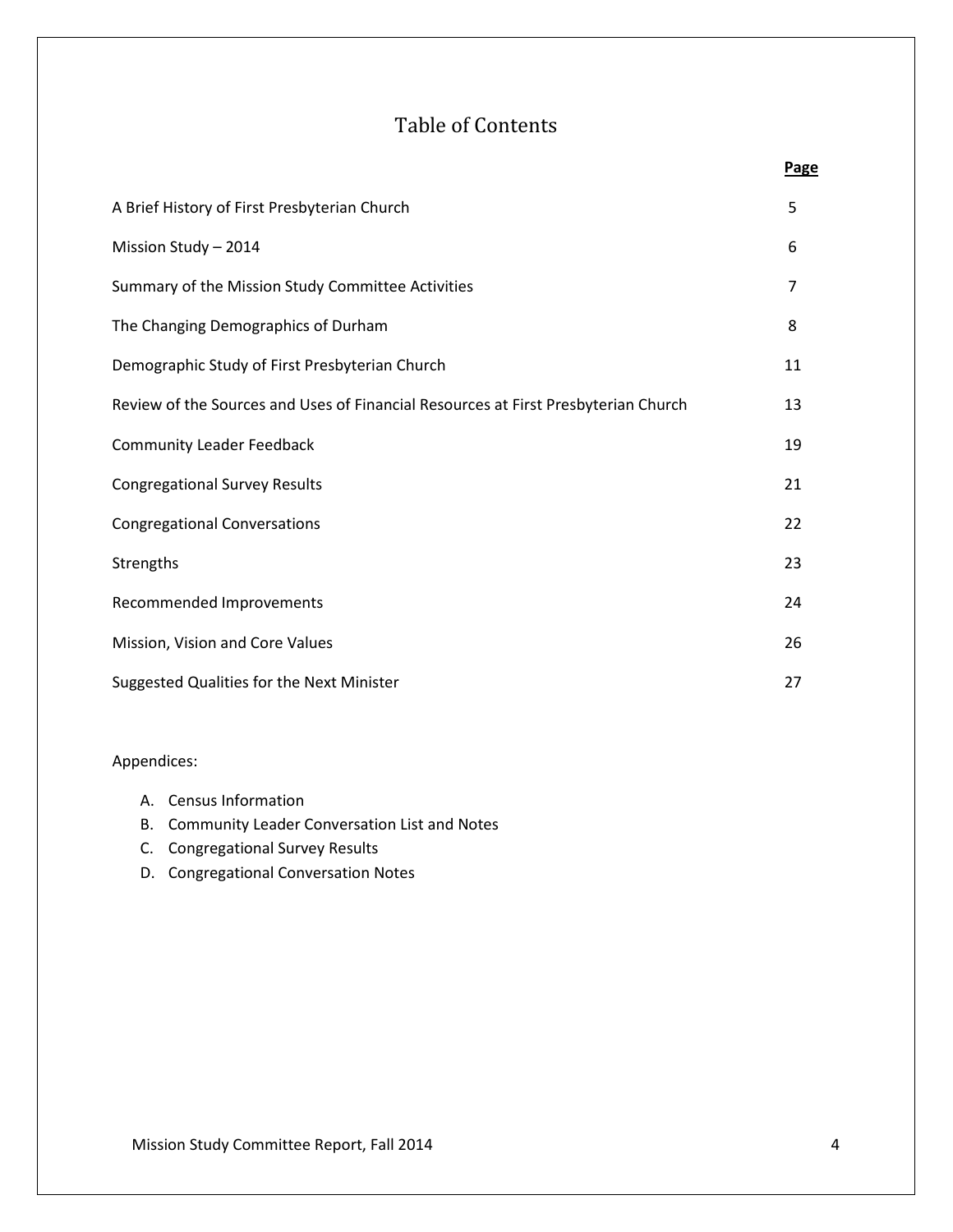## **A Brief History of First Presbyterian Church**

Organized on New Year's Eve 1871, First Presbyterian Church has for nearly 140 years been a beacon of Christian faith and hope where "cross the crowded ways of life" in downtown Durham. Its first frame house of worship rose at the corner of Second (Roxboro) and Main Streets in 1875-76, only to be supplanted in 1890 by a larger steepled brick edifice needed to accommodate a growing congregation drawn from the residents of the burgeoning industrial city of the New South. Many of its leaders lived near the church. Guided after 1880 by full-time resident ministers, beginning with Henry T. Darnall, the congregation embraced an emphasis on spirituality combined with efforts to reform the secular environment and evangelize among both local tobacco and textile workers' families and the unchurched in foreign lands. . The church's mill missions vastly expanded Presbyterianism in Durham. Its Pearl Mill Chapel became Trinity Avenue Presbyterian Church. West Durham Chapel at Erwin Mills became Blacknall Memorial, and Edgemont Chapel became Fuller Memorial. The first church-sponsored foreign mission was planted in 1895 in central Brazil, followed by another at Soonchun, Korea, and others in Africa and Cuba.

The church expanded during the pastorate of Edward Leyburn (1902-19) by virtue of the generosity of tobacco and textile magnate George Watts, in accordance with his religious life priorities: a Sunday School building (1913); the present sanctuary (1916); the present church house (1923). The enhanced physical plant became a hub of the city's religious life during the ministry of David Scanlon (1921-1938) when temperance, biological evolution and economic depression became central issues for the society and for the church. This was also a period of democratization of church government. World War II and the postwar period found the church led by Pastor Kelsey Regen (1941-1960) and church hostess Clara P. Matthis. Together they shepherded the congregation through its service on the home front and reached out to a flood of soldiers from nearby Camp Butner. Peace found democratic tides coursing through the flagship church when the Session in 1954 overtured old Granville Presbytery to endorse ordination and installation of women as elders and deacons. The challenge of racial integration led the church in 1955 to seat all who sought to worship while continuing its traditional support for Presbyterianism in the city's African-American community primarily through its informal contacts with Covenant Presbyterian Church, which had been ongoing over a number of years.

Suburbanization also challenged the downtown church and confronted it with a hard choice: retain its historic sacred space in the changing urban public square or migrate to the outskirts of the city. In 1961 the decision was made to stay at the corner of Roxboro and Main–thus, the often-read statement about First Presbyterian Church: "Downtown by history and by choice." Completion of the Christian Education Building in 1964 attested to the congregation's resolve, and Pastor David Currie (1963-68) promoted a broad-based urban mission outreach. The

Mission Study Committee Report, Fall 2014 **5** Study 2014 **5**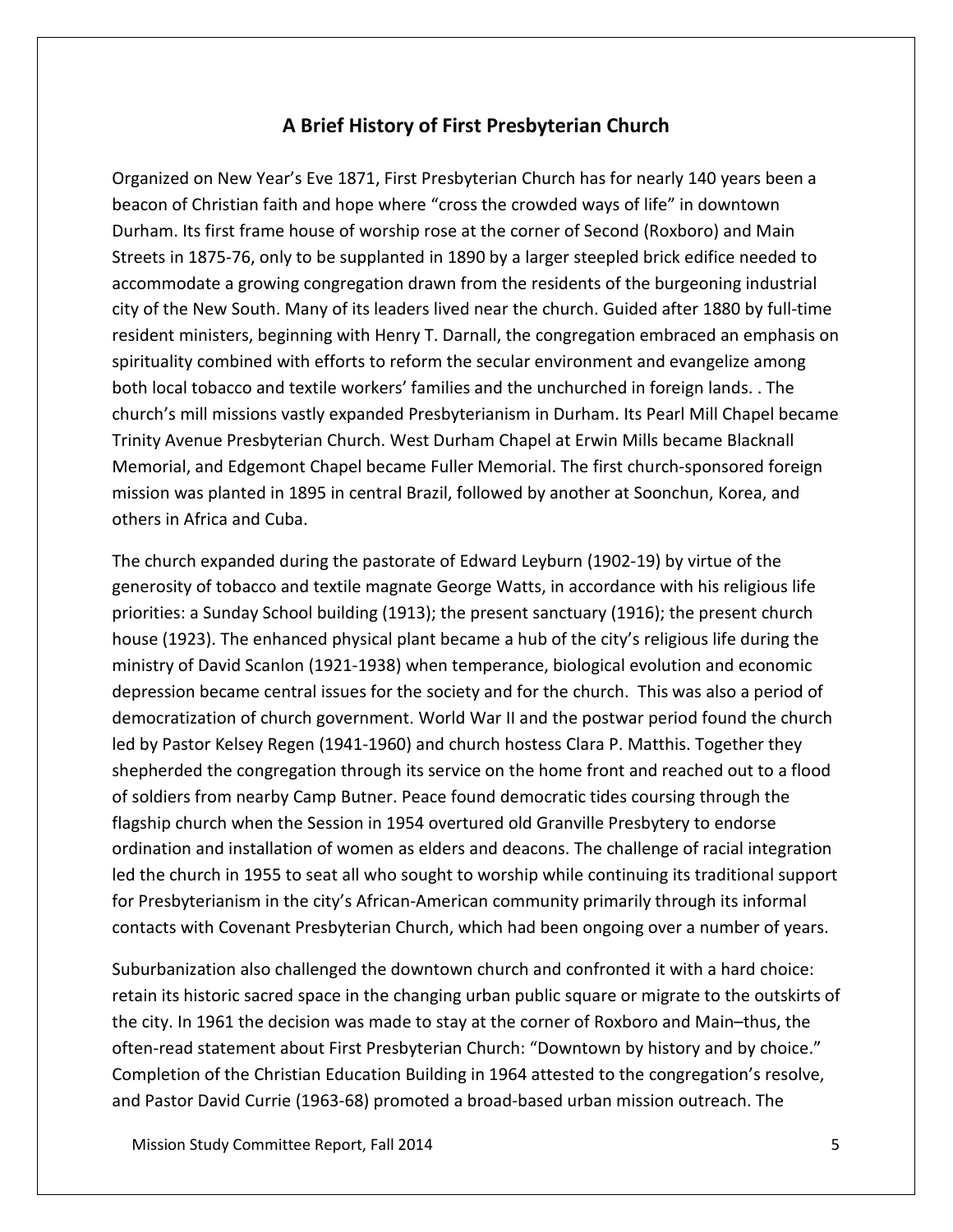Christian witness in the city expanded under successors Wallace Alston, Jr. (1969-74), Samuel R. Hope (1975-79), and talented associate ministers, including John B. Rogers, Charles Raynal, David Hester, the first woman associate Carter Smith (1981-84), Arabella Meadows-Rogers (1985-92), and Lori E. Pistor (1993-2003). The church's day school and the Presbyterian Urban Ministry became the most visible and continuing manifestations of the urban witness during those years.

Pursuit of this witness continued to mark the ministry of Joseph S. Harvard, Pastor (1980-2013), and Marilyn Turner Hedgpeth, Associate Pastor (2004-present). Links have been formed with Durham's African-American community by establishing a partner relationship with Fisher Memorial United Holy Church and with the larger diverse community by opening the church's buildings for the use of many public and non-profit agencies and through active involvement in the Durham Presbyterian Council and Durham Congregations in Action. As Rabbi John Friedman graciously phrased it on one of his visits, "First Presbyterian Church is the central religious address in Durham."

Prepared by Peter Fish, Church Historian

## **Mission Study – 2014**

In the spring of 2014, the Mission Study Committee was formed as part of the interim process to discern our future direction in order to inform the process of calling our next senior pastor. The previous Senior Pastor retired after 33 years of productive service to First Presbyterian Church and the Durham community, creating the vacancy and providing the church with the opportunity to select its first new Senior Pastor in more than 30 years. The Session designated the Mission Study Committee (MSC) to coordinate the process of leading the congregation through a comprehensive self-study of the church as a required step before the church elects a Pastoral Nominating Committee.

The dedicated committee of nine church members, in consultation with the interim pastor, began its work in April and concluded the task in September. The committee met regularly and coordinated the fact-finding activities among the committee members to glean information about the church, the community in which we live, worship and serve and to gather perspectives about the church and its future direction from community leaders and members. The committee collected data and figures to inform the congregational conversations in late summer and early fall.

The MSC used the results of their research to develop a profile of the congregation and its vision for the future, as well as a snapshot of its immediate neighborhood and the larger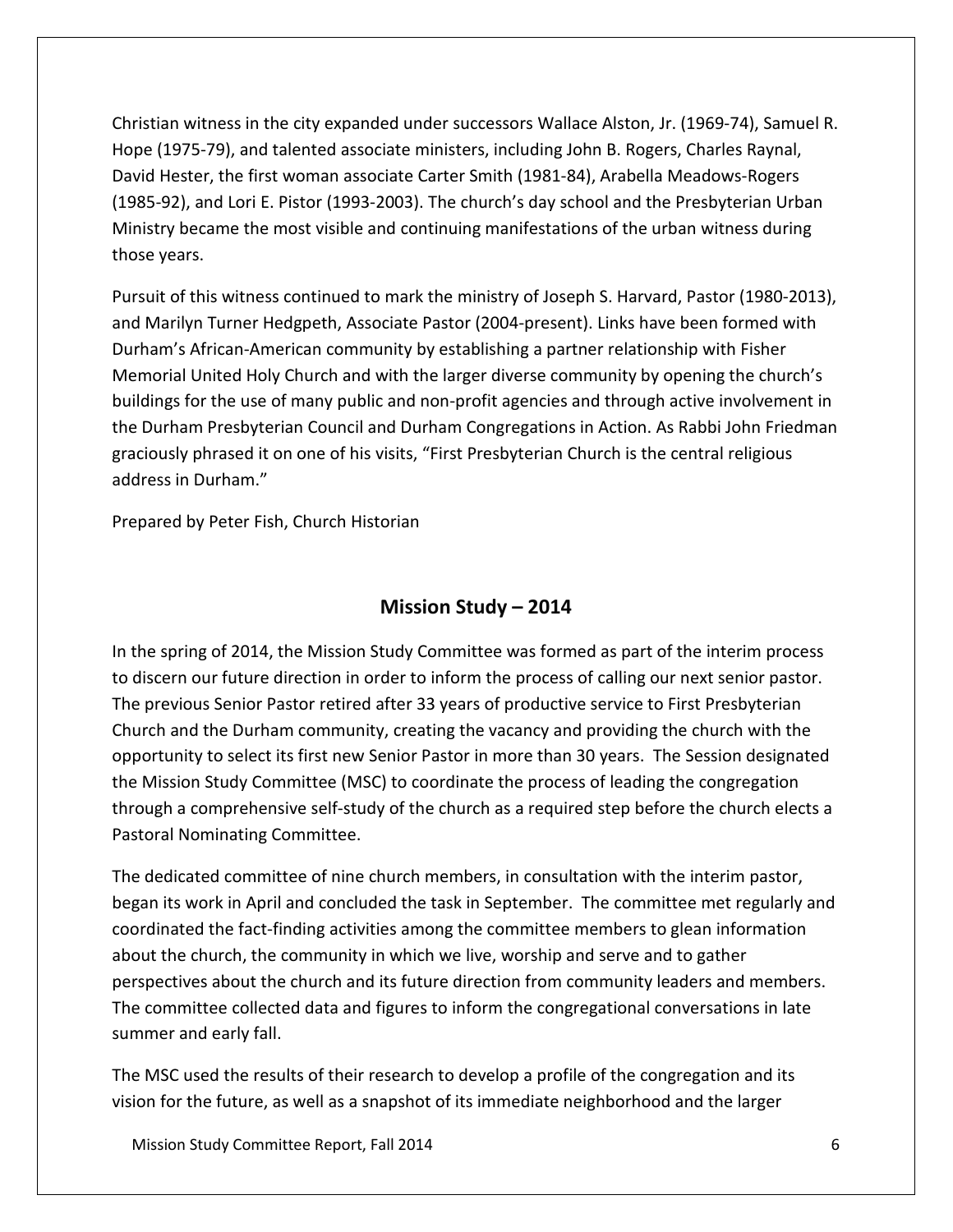community. They carefully considered the findings of the research and the feedback from the congregation to discern where God is leading First Presbyterian in the future, where we need to grow and the qualities we would like to see in our next Senior Pastor.

## **Summary of the Mission Study Committee Activities**

The committee was tasked with seeking discernment for our future role:

- Self-examination of where we've been
- Discernment of new needs
- Fact finding about the community and congregation finances, demographics, needs, hopes

As a first step, the committee divided into teams of two to tackle the research required of the study and developed an aggressive timeline to complete the work by September. The major components were community demographic research, church-specific demographic and financial research, focus groups with community leaders, congregational survey and congregational conversations. Our work encompassed the following areas:

- Studying the community where we worship and serve
- Engaging community leaders in conversations about the church's role in the community
- Conducting an internal analysis of church membership, finances, and activities
- Engaging congregational members through surveys and conversations
- Ultimately: determining church priorities and opportunities for personal spiritual and congregational growth as we move forward to call a pastor.

Throughout the process, the MSC kept the congregation informed of progress through periodic announcements during worship, newsletter articles, email messages and Facebook posts and by posting findings and interim information on the church website. On August 3, the MSC presented the results of the research on demographics, community leader focus groups, congregational demographics and finances as well as the results of the congregational survey to inform the congregational conversations in August and September. The program included a Powerpoint presentation, time for questions and a beginning to the congregational conversations. The presentation was also posted to the church website and Facebook page. The church newsletter had frequent links back to this presentation as well.

The Committee's work proceeded according to the following schedule:

April – The committee convened and began to plan for its work on April 15.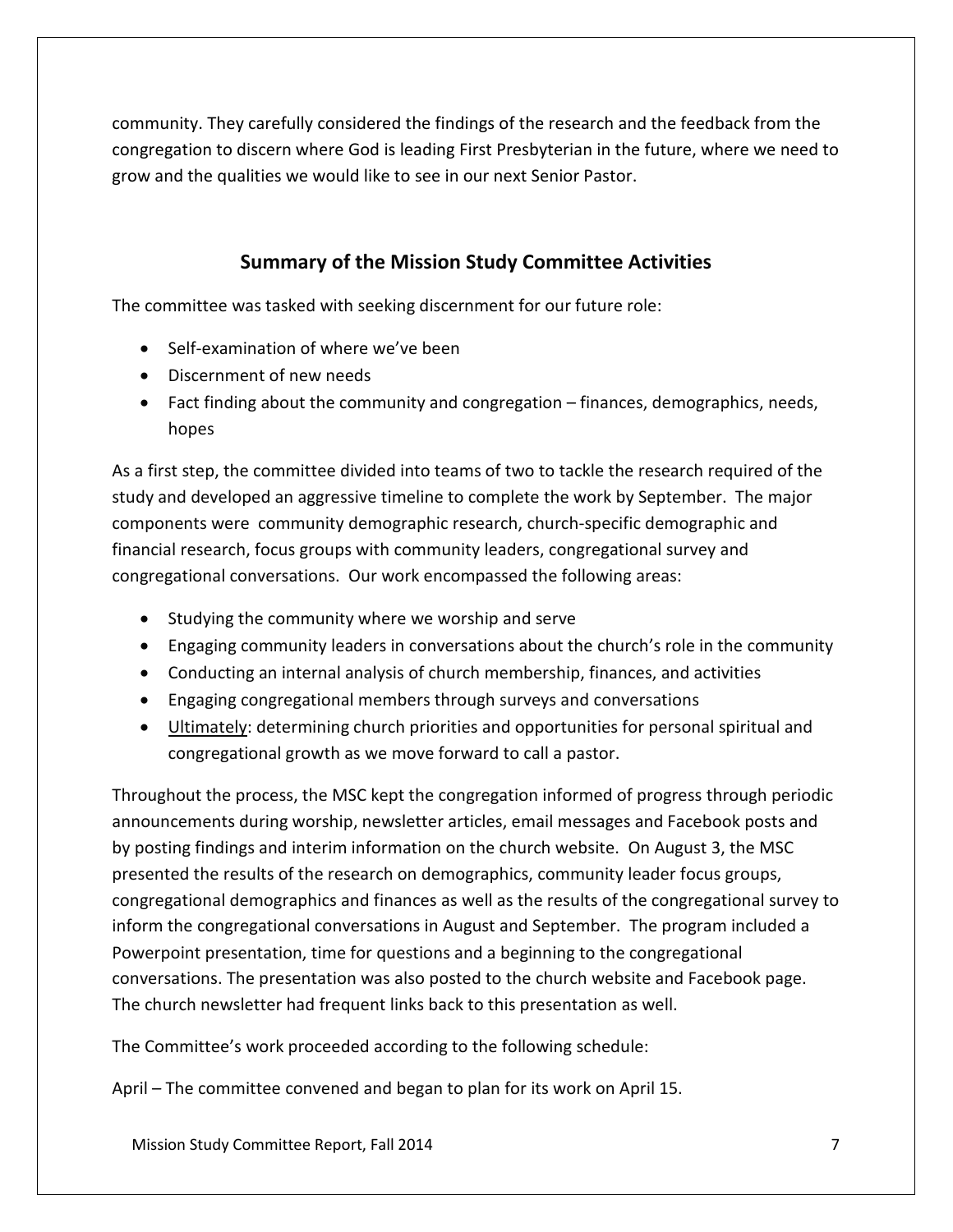May – Committee members, in pairs, began collecting research on Durham demographics, the demographics of the membership and the financial history of the church over the last 10 years. The MSC also began planning for focus groups with community leaders and a congregational survey.

June – On June 4 and 5, lunch and focus-group sessions were held with 18 community leaders to discern their historical interaction with First Presbyterian, to share their projected needs for the future and to ask their advice on future direction. In addition, to begin the process of soliciting input from the congregation, a congregational survey was shared via email and paper copies.

July – In early July the results of the congregational survey were available, and the MSC processed the information collected to date from the community and church demographics, church finances, focus groups and the survey. Together, the MSC developed a presentation for the first Sunday in August to share with the congregation and to inform the congregational conversation portion of the process.

August – On August 3, the MSC presented their preliminary findings to the Sunday School classes assembled together in Watts Hill Hall. The session included an opportunity for questions and answers, and the large gathering split into 3 groups to begin the congregational conversation process. Additional congregational conversations were held with African members, the Scratch class on their weekend retreat and the Lectionary Class. Plans were made for further conversations in September.

September – Congregational Conversations continued throughout the month, including with the youth, Presbyterian Women and a variety of Sunday School classes. An additional afternoon session and a midweek evening session were held to attract those who may not attend Sunday School or who missed an earlier opportunity. The MSC also began drafting their report, particularly the sections summarizing the findings of the preliminary research.

## **The Changing Demographics of Durham**

Durham is a diverse, growing community, one of the most diverse and fastest growing counties in the state. According to the 2010 Census, women outnumber men, and, racially and ethnically, Durham County does not have a "majority population." The number of people of Hispanic or Latino origin more than doubled between 2000 and 2010.

Durham has a comparatively young population, with more than half under the age of 35 and a median age of 32. The presence of two universities in the county increases the numbers of residents between the ages of 18 and 49. The age distribution is projected to change over the next 20 years, with the over 65 population expected to increase by at least 5 percentage points.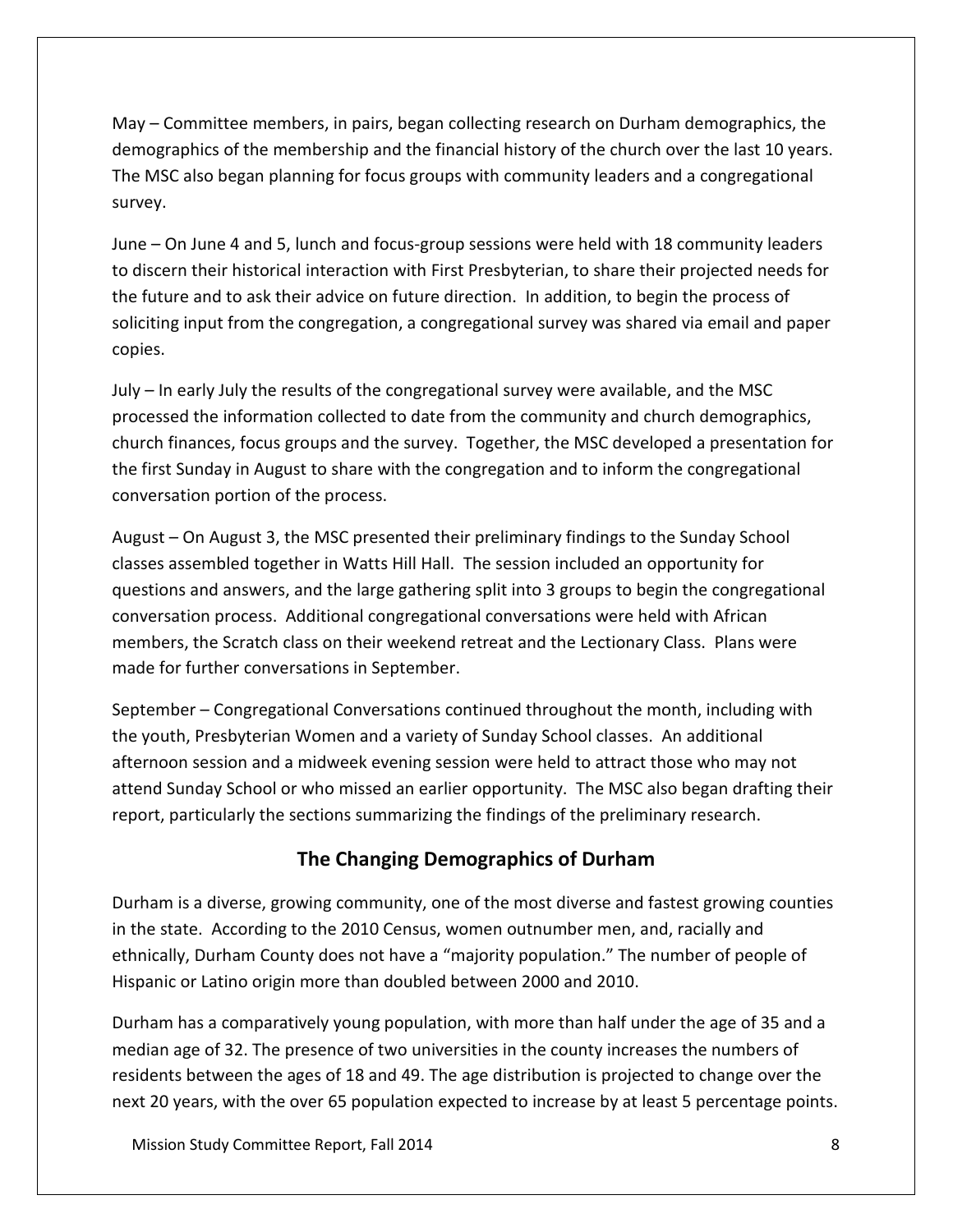Over 50% of the population has advanced educational degrees including a comparatively large number with doctorates. On the other hand, the County has a relatively high poverty rate, with over 9% of the population on food stamps and 22% of children living below the poverty level in 2010. Service sector jobs represent 57% of the total.



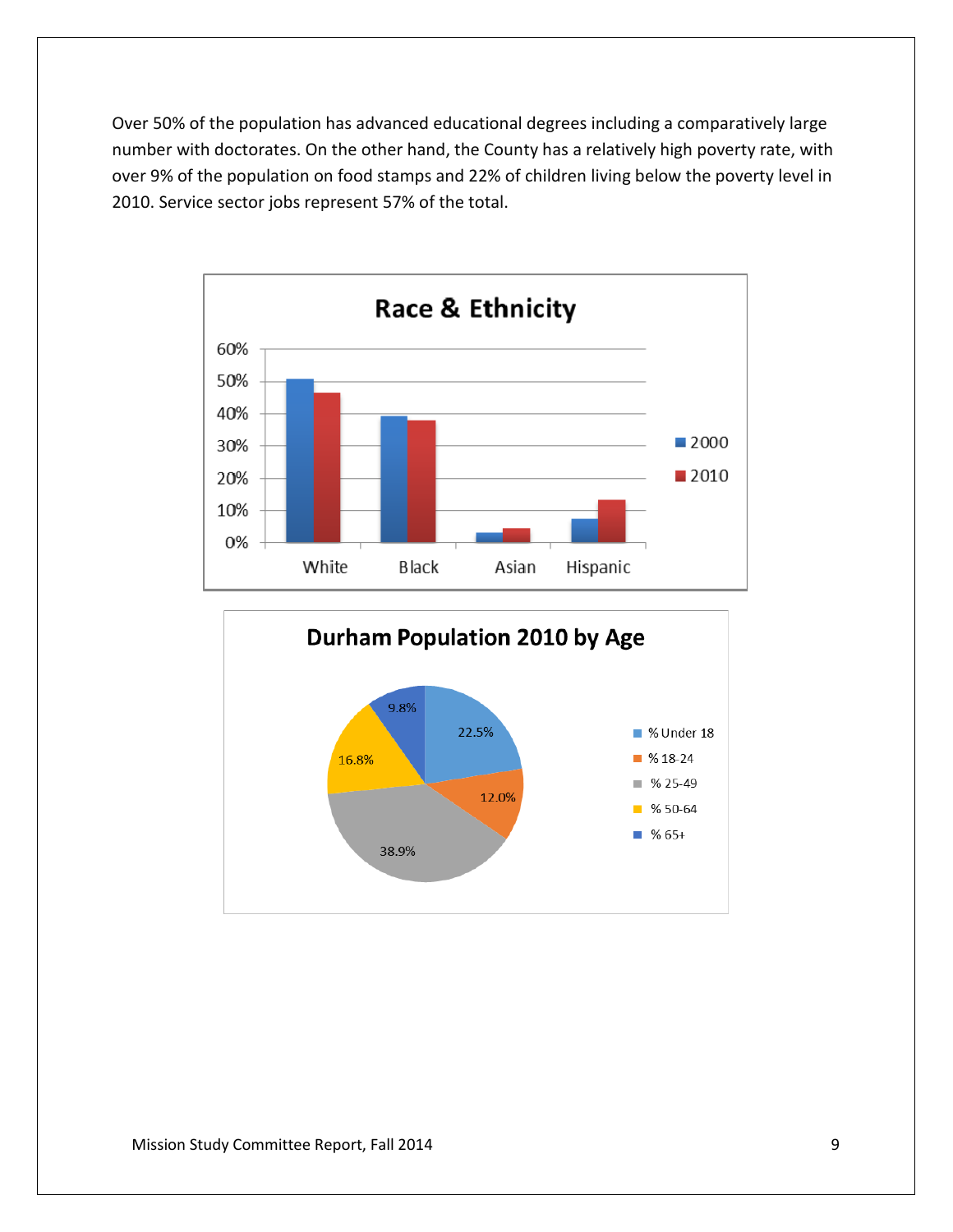

#### The Church is on a Demographic Fault Line

In its early days the Church, at the corner of Main and Roxboro Streets, was in the middle of Durham's growing prosperity – not far from the train station and within walking distance of the large homes that were eventually built for those who benefitted from that prosperity. But, in subsequent decades, the neighborhood changed and the corner the church occupies marked the division between declining residential areas to the east and a moribund downtown on the west. The Church was sitting on the fault line of urban change. Few members lived in nearby neighborhoods, and the congregation's mission outreach focused largely on those living to the east while everyone hoped that downtown could be renewed.

It takes only a short walk down Main St. or Chapel Hill St. or several streets that intersect them to know that renewal is here. Depending on your definition of downtown, there are currently between 1,000 and 2,000 new apartments under construction and over 800 new hotel rooms. The influx of new residents to market-price, new apartments will far more than double the number of downtown residents. The neighborhood to the west of Roxboro Street is changing dramatically. It is reported that the new residents run the gamut from 20-somethings to retired people.

To the east, there are also signs of change as older houses are rehabilitated, and gentrification is beginning to be seen in the Cleveland/Holloway Street district. On the other hand, many of the neighbors to the east are still challenged by substandard housing, marginal employment, crime and all the problems of poverty. The church is located within a concentration of social service agencies that address these challenges: the County's Social Service and Health Departments, Urban Ministries, Genesis Home, Durham Housing Authority, to name a few. First Presbyterian is still on the fault line of urban change.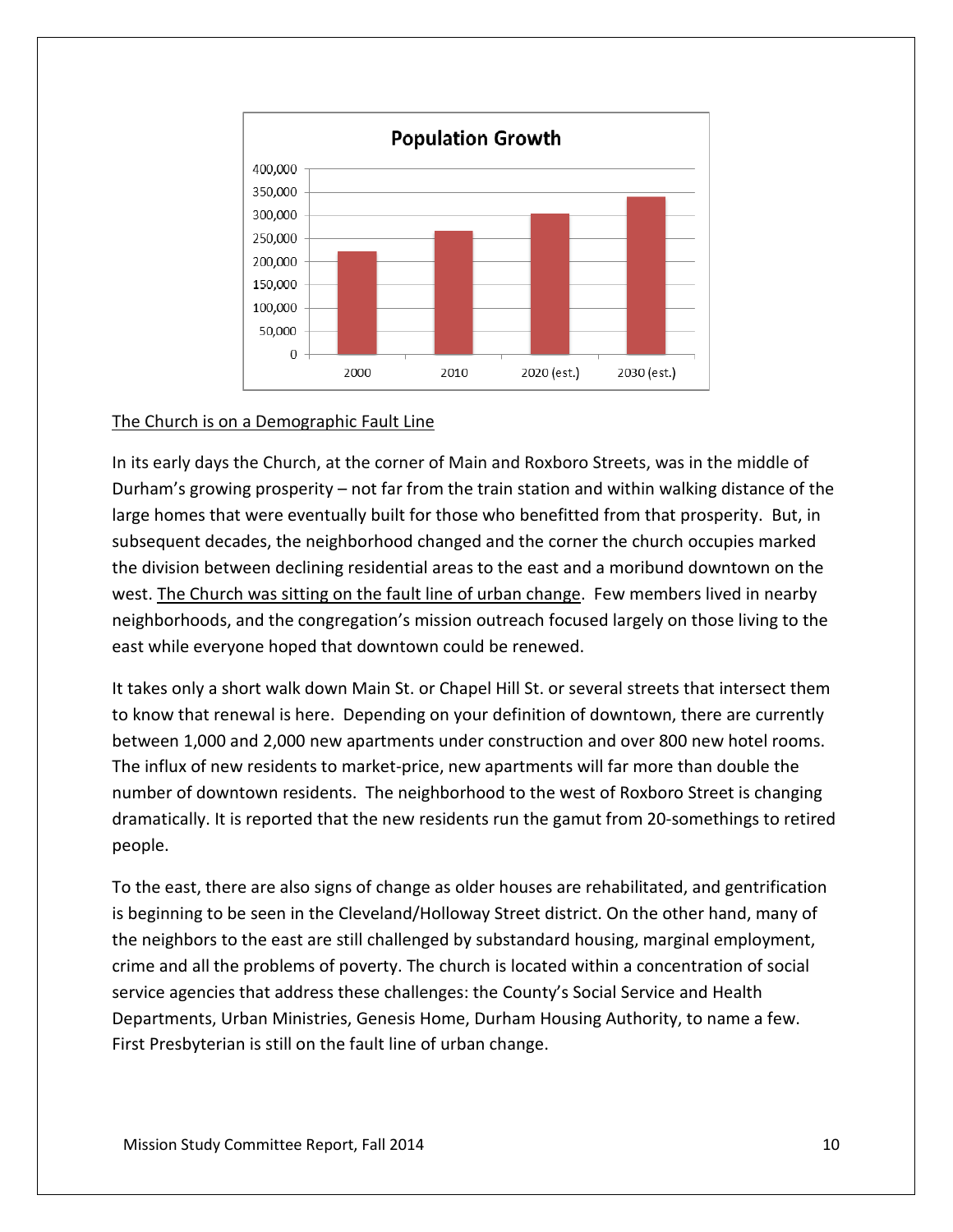An analysis of the census tracts surrounding the church demonstrates some of the differences found between east and west. (See Appendix A for a comparison of 2010 census information across tracts and with Durham County as a whole.) To the west and northwest, the population has a higher percentage of white residents, while those to the east have significantly higher populations of African-Americans. The Hispanic population is relatively high in all tracts except downtown and southwest. Higher than average concentrations of people under 18 are found in tracts located in northeast central Durham. All but one tract has a higher than average proportion of renter-occupied housing.

## **Demographics of First Presbyterian**

As part of our larger conversations, we asked ourselves: does our church community reflect the broader community in which we live, work and serve?

As of 2013, First Presbyterian had 585 total active members. This was about a 20% decrease from 2004, when FPC had 643 total active members. Over that ten-year period, the active membership peaked in 2005 at 650 members, bottomed out in 2010 at 533 members and has increased since 2010 at an average rate of about 2.5% per year.

*Age:* As of 2013, 27% of FPC's members were 25 years old or younger, 24% were between 26 and 45, 28% were between 46 and 65 and 21% were over 65. Although this distribution has remained fairly stable over the last ten years, most of the church's growth since 2010 has come in the 26-to-55 age range.



Mission Study Committee Report, Fall 2014 11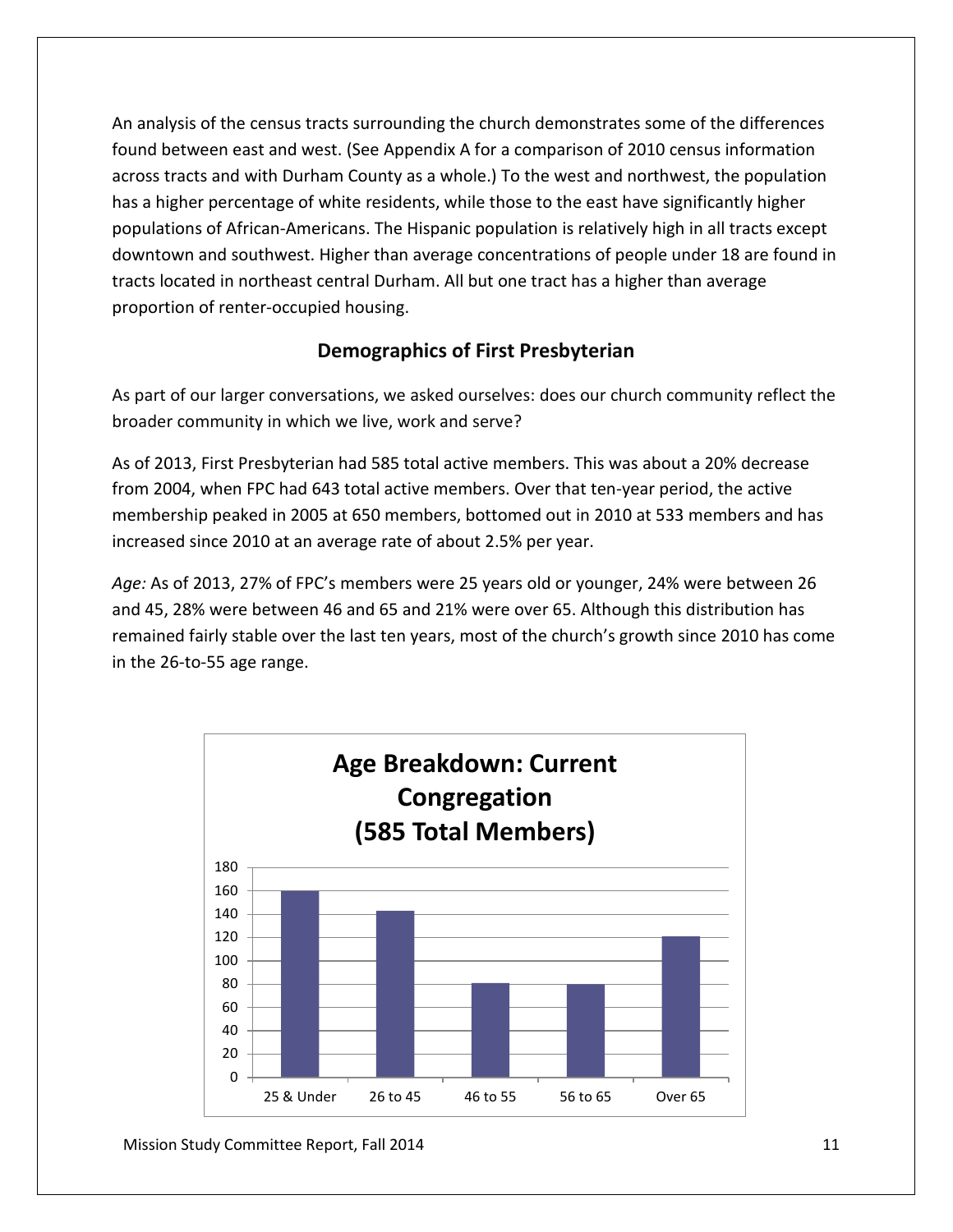*Race/Ethnicity:* As of 2013, FPC's congregation was 87% white, 9% African, 2% Asian, 1% *African*-American, and 1% Hispanic. Although FPC's congregation has remained between 85% and 90% white over the last ten years, the congregation has grown somewhat more diverse in that more minority groups are represented in meaningful numbers. For example, in 2013 FPC had 10 Asian members and 6 Hispanic members, whereas in 2004 FPC had only 1 member from each of those groups. FPC's African community continues to comprise the most significant minority group within the congregation.



*Gender:* As of 2013, FPC's congregation was 62% female and 38% male. This is the most femaleheavy the congregation has been over the last ten years, though during that period it has never been less than 53% female.

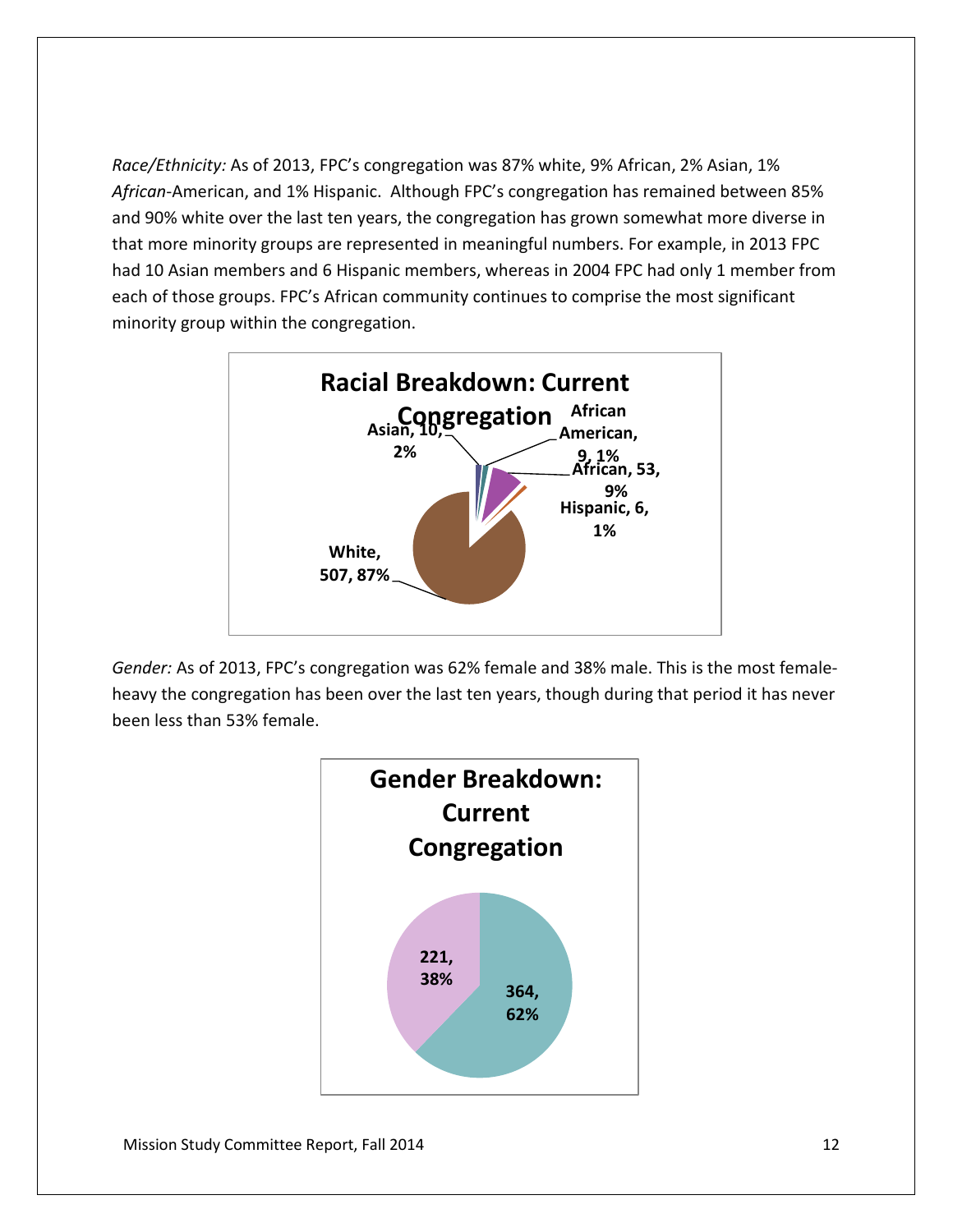*Other demographic information from the congregational survey:*

- 65% indicate in survey that they have post graduate work or degree
- 80% work in professional, healthcare, education, government or "other" professions
- 53% have lived in this area for 20 or more years
- 50% of families have an income of \$75,000 or above
- More than 50% did not grow up Presbyterian

## **Review of the Sources and Uses of Financial Resources at First Presbyterian Church**

As part of the Mission Study process, we also engaged in an analysis of the budget and finances of First Presbyterian Church. As part of this analysis, we sought to answer the following questions:

- What is the size of First Presbyterian Church's annual budget, and how are these dollars allocated?
- How much revenue does First Presbyterian Church collect on an annual basis, and what is the source of those revenues?
- What have been the trends in sources and uses of funds over the past 10 years?
- How do the finances of First Presbyterian Church compare to peer churches in our region?

It should be noted that this analysis focuses solely on financial data. In addition to being generous with their financial resources, the members of First Presbyterian Church are also generous with their time and talents. However, this analysis does not attempt to measure those significant contributions of volunteer time and skills, nor does it attempt to measure the value of First Presbyterian Church as an important location for community meetings and gatherings.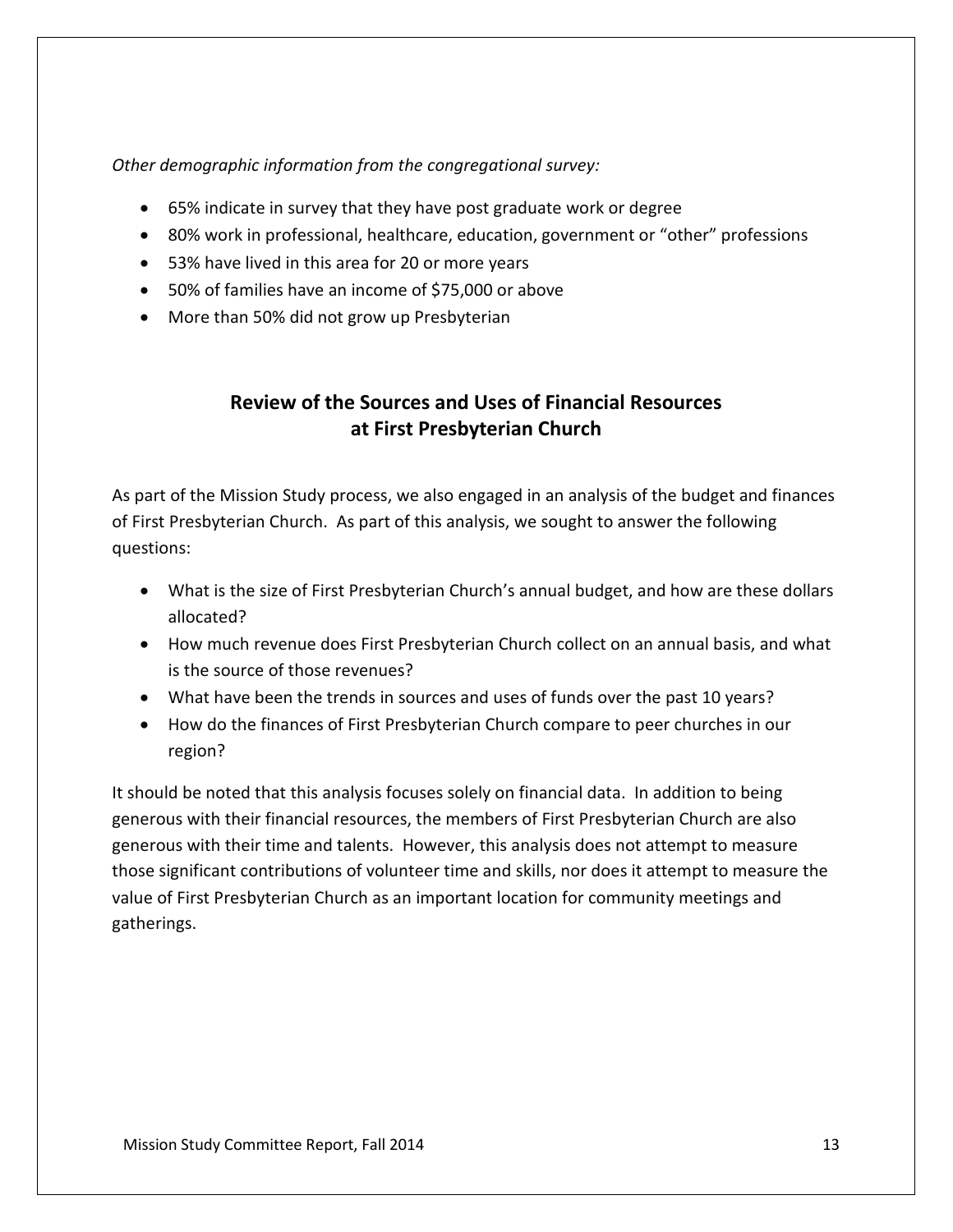#### *Expenditures*

First Presbyterian Church's total expenditures in 2013 were \$954,444. Except for a couple of unusual years (see Total Expenditures, 2004-2013), First Presbyterian's budget has grown at a fairly steady rate over the last 10 years. Overall, total expenditures at First Presbyterian have increased 36% since 2004, or an average of 3.6% per year.



Total Expenditures (2004 - 2013)

First Presbyterian's budget is comprised of twelve primary spending categories that roughly correspond to the church's committee structure. These include personnel; service and mission; plant and property; Christian education; worship, music, and lecture; pastoral care; membership; fellowship; and stewardship; along with three operational categories (administrative committee, office administration, and special offerings). The vast majority of First Presbyterian's budget (87%) is expended on three categories (see 2013 expenses): personnel (58%), service and mission (17%, or 20%, if including special offerings) and plant and property (12%). These three main categories include much of the "hard" costs of the church's operations, including wages and salaries for staff, utilities for heating and cooling the building and benevolences. The other categories are all very small percentages of the total budget, though these categories (such as Christian education, worship, stewardship and fellowship) represent, in many ways, the life blood of the ministry of First Presbyterian Church and are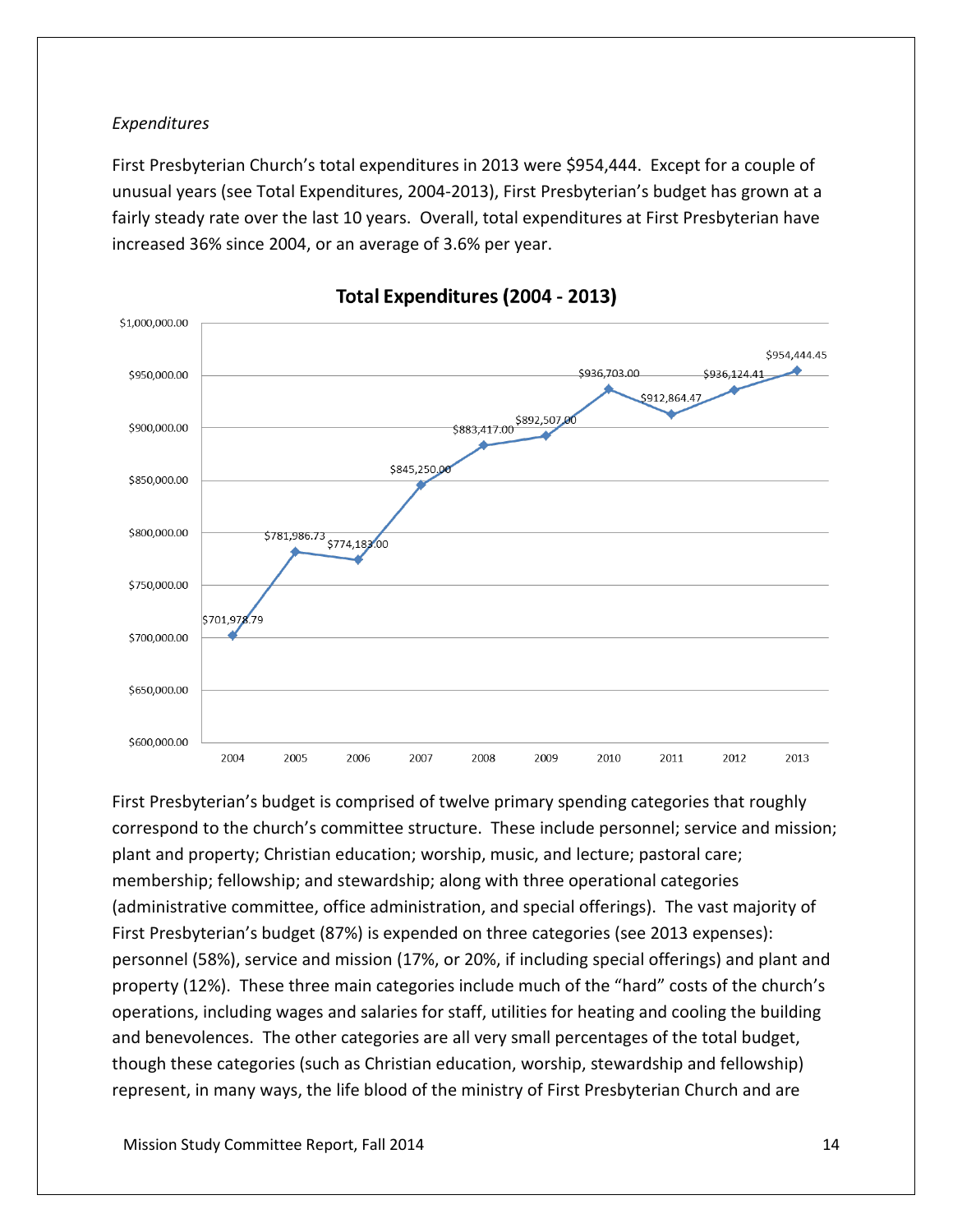augmented by significant contributions of time and talent from church members and other volunteers.

Over the last 10 years, the main spending categories have roughly followed the overall growth in spending at First Presbyterian Church (see table below with adjusted expenditures2004- 2013), with personnel expenditures growing the fastest (30.5%), followed by plant and property (29.5%) and service and mission (21.5%). It should also be noted that Christian education, though a smaller spending category in nominal terms (\$19,345 in 2013), also grew at a rapid rate (28.4% over the ten-year period) in response the important growth in children and young families at First Presbyterian Church over that time period.



Mission Study Committee Report, Fall 2014 15 15 16 17 18 18 19 18 19 18 19 18 19 18 19 18 19 19 19 19 19 19 1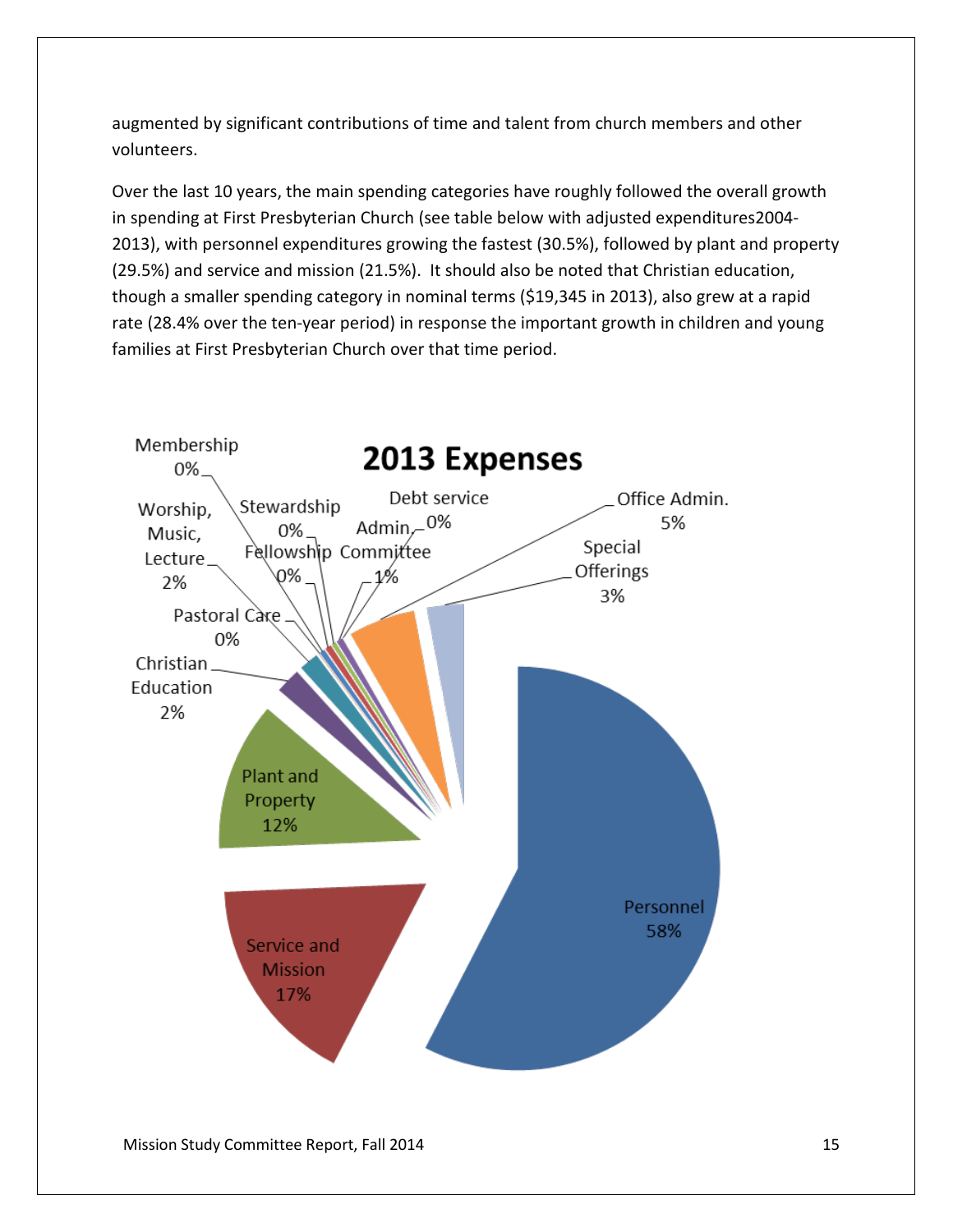

#### *Revenues*

To meet its expenditures, First Presbyterian Church takes in almost \$1 million in revenues annually. In the most recent year (2013), total revenues at First Presbyterian were \$943,302. The vast majority of this revenue (89%) comes from pledge payments to First Presbyterian. Other smaller but important revenue sources (based on 2013 revenues) include the following:

- General offering (3%)
- Unpledged contributions (3%)
- Special offerings (2%)
- Pennies for Hunger (1%)
- Self-help groups/building use (1%)

The members of First Presbyterian and others who contribute to the life and ministry of the church are very generous and have been increasingly so over the past ten years. The total amount pledged in 2014 was \$812,265. This represents a 35.5% increase over the 11-year period 2004 – 2014, though this growth in revenues has proceeded in two stages. From 2004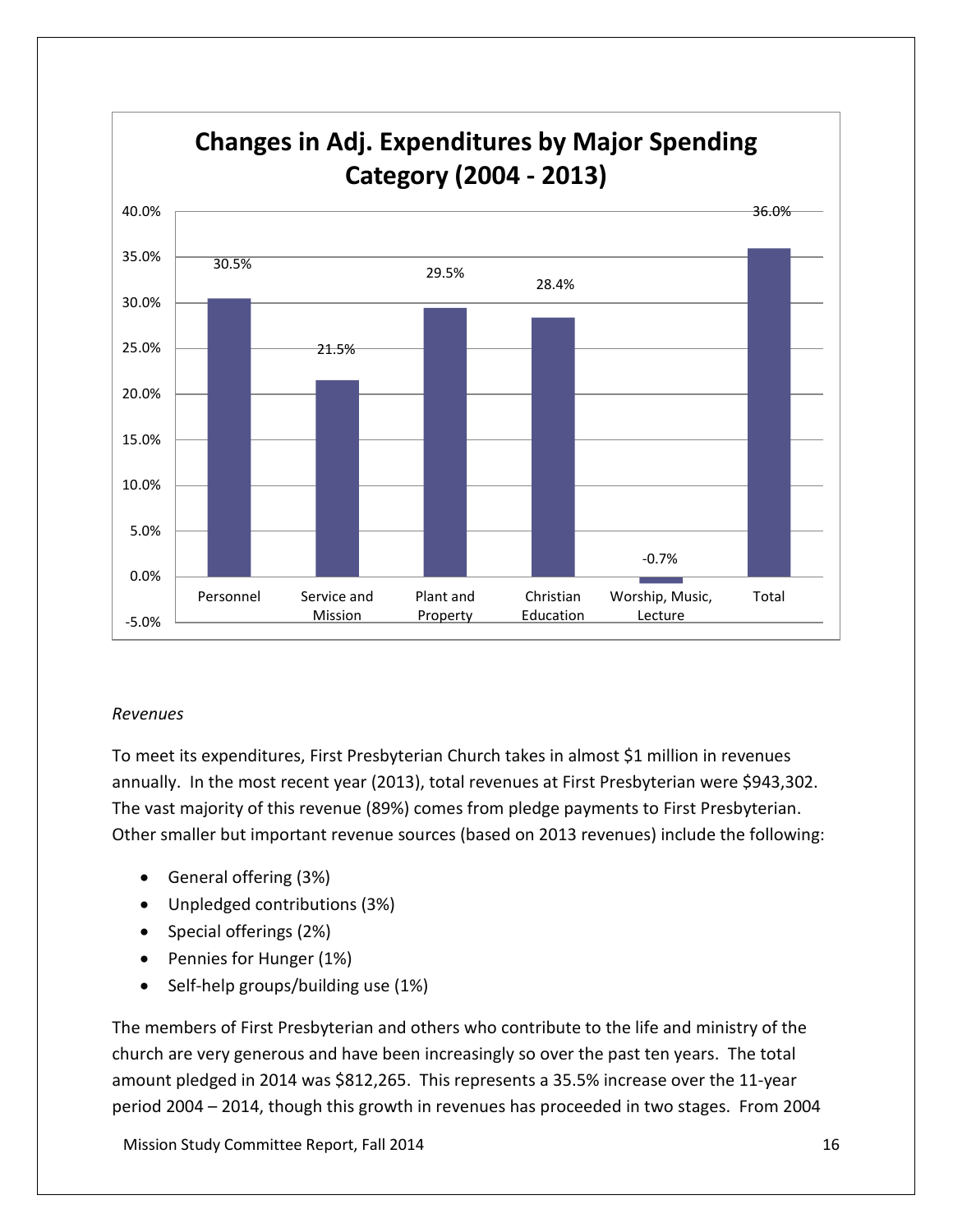until the effects of the Great Recession hit in 2010, the total amount pledged grew 38% (or about 5.5% annually) to \$830,411. Since then, from 2011 to 2014 (with the exception of 2013), the total amount pledged has remained in a range between \$810,000 and \$820,000.

This changing revenue picture reflects the unique and changing demographics of First Presbyterian Church. On the one hand, First Presbyterian's members are extremely generous. The average pledge in 2014 was an all-time high of \$4,082. Except for a three-year period following the Great Recession (see Changes in Giving), the average pledge has grown at a steady annual pace, from \$2,841 in 2004 to \$4,082 in 2014 (a 44% increase). Even in inflationadjusted terms, First Presbyterian's annual pledge has grown almost 14% since 2004. In a comparison with five other well-established Presbyterian churches in the Triangle (Westminster, Trinity Avenue, First Presbyterian in Raleigh, University Presbyterian in Chapel Hill and Church of the Reconciliation in Chapel Hill), First Presbyterian was the second most generous in contributions per member (based on data from the PCUSA website).

At the same time (see Total Number of Pledging Units), as the saints of the church have departed and younger families have joined the church, the number of total pledging units has remained fairly constant over the past ten years, even experiencing a drop during the current interim period in 2014.



#### **Changes in Giving**: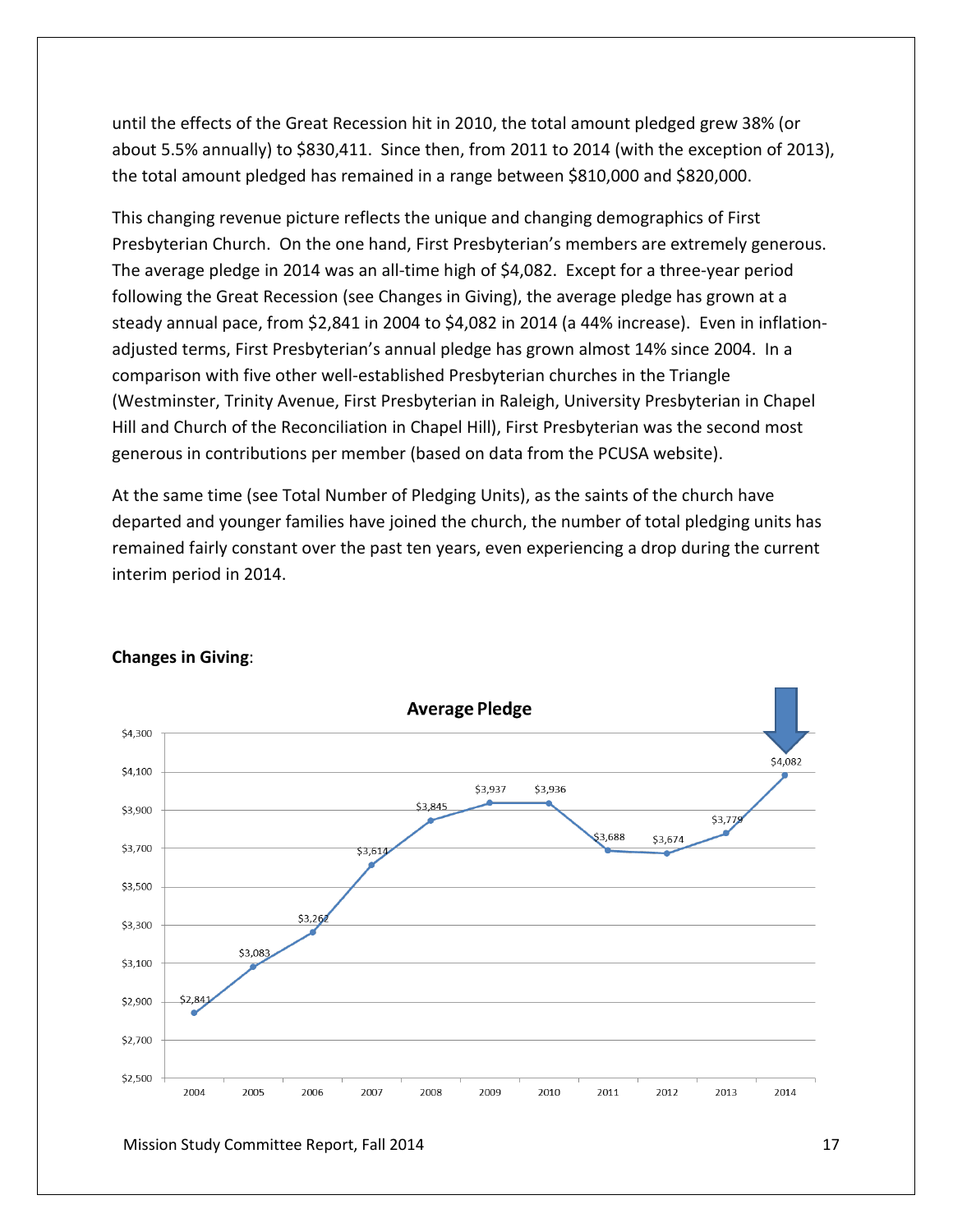

Overall, over the past 10 years, First Presbyterian Church has been able to finance an expanding budget for staff, programs and benevolences with a generous and enthusiastic group of pledgers that has remained fairly constant in number.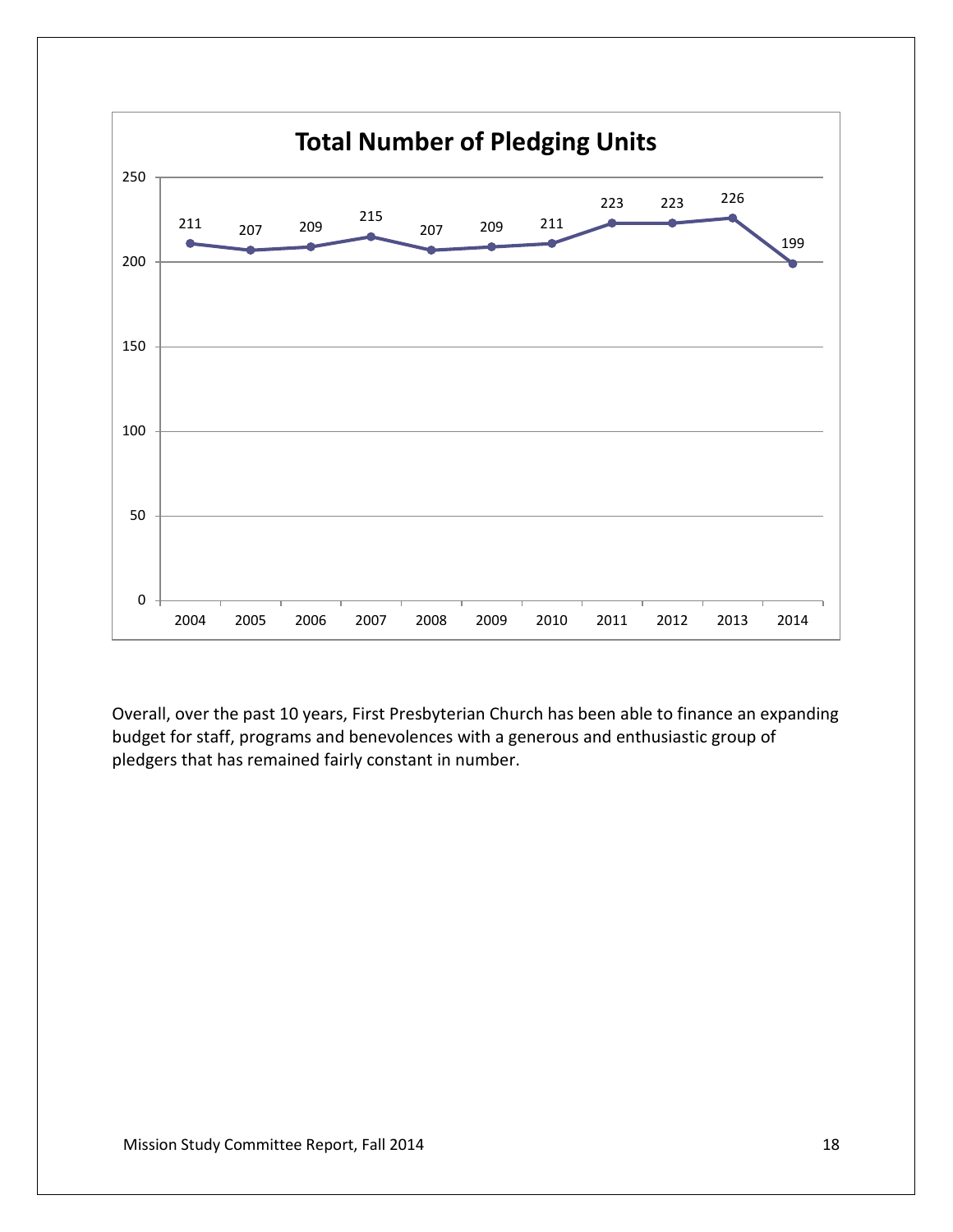## **Community Leader Feedback**

On June 4 and 5, community leaders from 18 non-profit and government agencies joined us for lunch and a facilitated conversation. The leaders were asked four questions:

- Describe how you think the community views our church and our role in the community.
- Describe the past work of First Presbyterian Church with your agency and the communities you serve. Does the Church have particular strengths that are helpful in your work?
- What challenges do you anticipate in the next five years in which First Presbyterian can or should play a role in partnership with your agency and the community? Are there any unmet or emerging needs that we need to be aware of?
- Is there anything else you think the Church should consider as we discern our future role?

In lively and engaged conversations (see full list of participants and notes from conversations in Appendix B), community leaders indicated that First Presbyterian is a pillar and leader in the community, an inclusive and hospitable congregation, an outspoken advocate for social justice, and a leader in developing needed community services and programs. They further indicated that First Presbyterian has effectively leveraged the influence and resources of the faith community as a whole. Leaders indicated that First Presbyterian leads when community needs are identified, acts as a significant advocacy partner, and provides strong financial support for many community organizations. It was also noted that First Presbyterian is not as universally "known" in the community as we would hope and that there is little visible outside the church facilities that indicates the breadth and depth of the ministry and service that occurs here.

During these conversations, we learned that there are more than 2,000 new rental units opening within a 1.5 mile radius of the church in the next year, providing a new opportunity for outreach and membership. The downtown library may also be closing for a period of renovations if a bond passes, which may result in new requests for the use of our space and parking. Community leaders suggested the following opportunities for First Presbyterian to consider in future outreach:

First Presbyterian could be a *conduit for newcomers to connect with Durham's agencies and organizations and become active in the community*, a welcoming presence.

Downtown population growth can be a source of *new membership* and opportunities to serve.

The *Church needs to market itself* and find ways to connect with new residents and visitors.

With increase in population downtown will *come more parking challenges. The church could*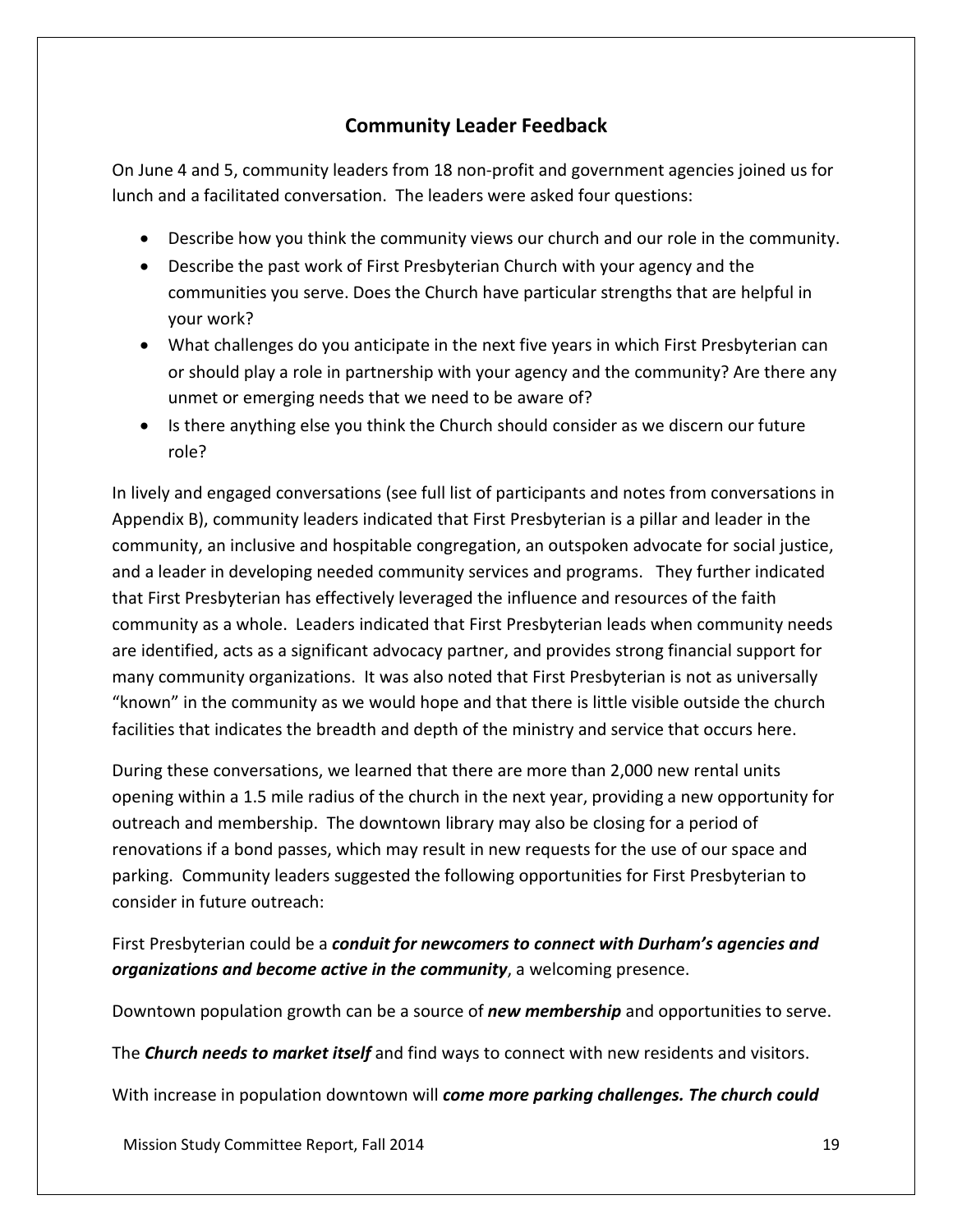#### *advocate for use of public transportation and transit development*.

A major new initiative is that of the *Mayor and Chair of the County Commissioners to address poverty* in the community by bringing all the players together and targeting resources at specific neighborhoods.

NCCU is looking at its role in the poverty initiative and ways to engage the entire NCCU community. **NCCU is poised to become a potential new partner in our outreach efforts**.

**United Way is changing its focus to agencies that serve young children, despite a growing population of older adults**. It still will fund agencies addressing basic needs. Other sources of funds serving seniors are also dropping.

**Education system**: no representatives from the school system, although they were invited.

Community leaders also shared specific suggestions for community service and outreach:

The Church can serve to grow the numbers of involved people by serving as a **conduit for people to connect to community action** by directing members to existing platforms for service (e.g. Habitat, Urban Ministries, EDCI, Genesis Home, etc.) rather than itself providing direct service.

**Advocacy is needed to "stiffen the backbones of elected officials"** because of increased uncertainty about the future role of government, particularly at the state and federal levels, and the impact of cutbacks on local government and non-profits.

The new pastor needs to **sit at the table with business.** Business leaders indicated little knowledge of our historical involvement in the community. It is an opportunity for outreach and marketing.

With the current increase in "luxury" development, there is an increasing need for **affordable housing**, as well as supportive housing programs. They hope to see us advocate for this.

**We need to be aware and caring for the needs of our own members which are likely to be more diverse than we know.**

The Church **could engage in competitive philanthropy, challenging other congregations to match our efforts**. We need to leverage what we do, host more meetings like these meetings and use our facilities to promote community.

Community partners discussed the book, *Toxic Charity*, with its emphasis on using our energies to help people help themselves (e.g. focus on job creation, microfinancing). We were encouraged to **evaluate the results of our efforts.**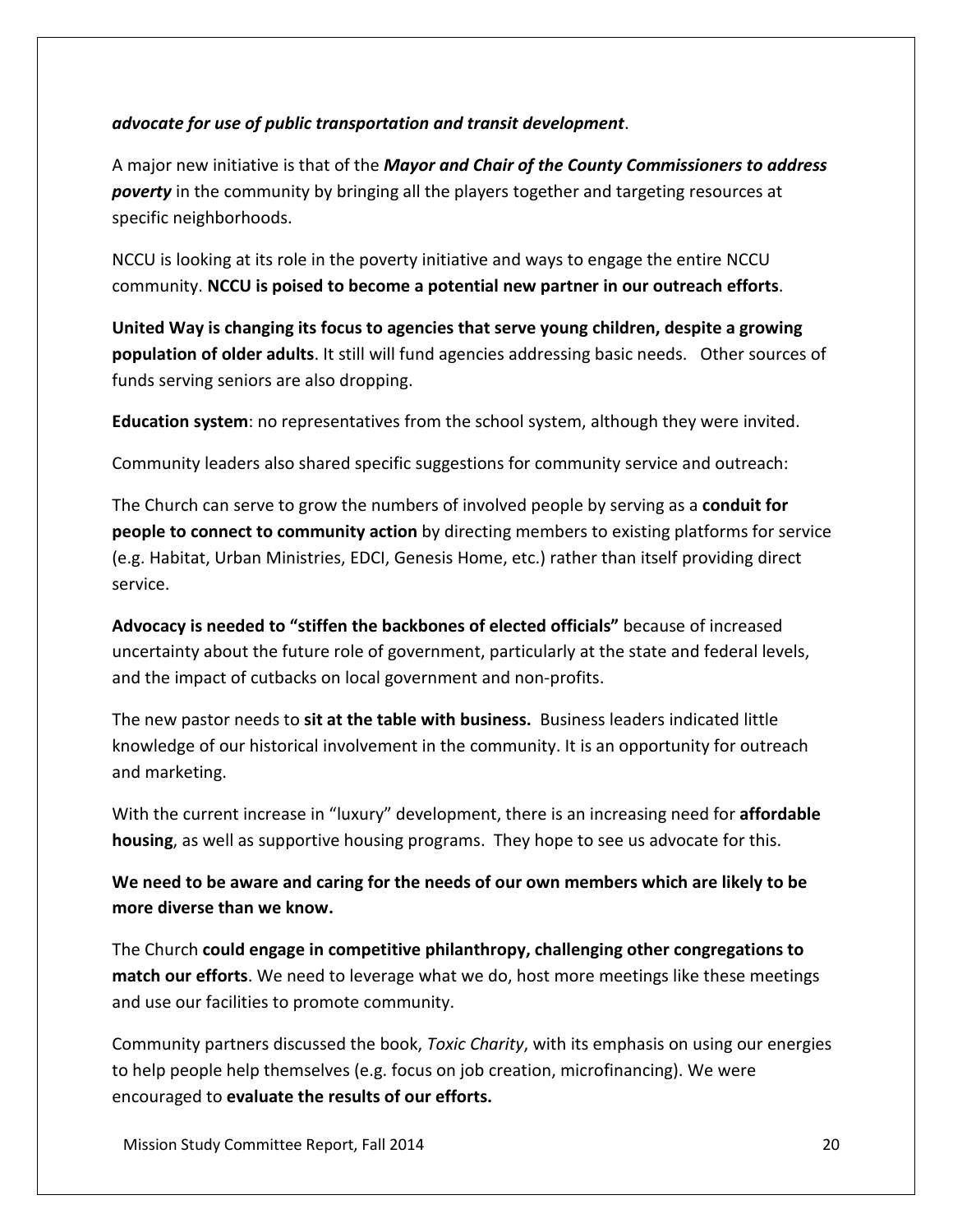## **Congregational Survey**

Conducted during June and early July, 214 responses were received to the survey. A full copy of the survey results is in Appendix C.

Among the major findings from the survey, the following themes emerged:

- Confidence in our identity and shared values
- Meaningful worship
- Engaging in acts of service
- Acting on Christian faith on social, political & economic issues
- Helping each other in times of trouble

The congregation highly values our involvement in community issues and believes the church should

- Call attention to social, community & world issues from the pulpit & in study groups
- Provide social services
- Spend time working with community & social action groups
- Partner with other faith groups

We found the congregation highly values the worship service and quality of music. High value is placed on an intellectually challenging sermon and the involvement of children and youth in the service. We are largely pleased with an 11 am worship service, though some would like it to be earlier. The music program is strongly valued, though some members indicated a desire for occasional contemporary music. Many indicated discomfort with "new hymns."

The survey listed ten images or dominant roles in which clergy variously orient their ministry. The roles below were the top responses.

- Minister of the Word/Teacher of the Congregation
- Friend/Fellow Traveler
- Social Activist
- Spiritual Guide
- Celebrant/Worship Leader

While the minister and the church's social outreach were the top items that drew most respondents to the church, the minister did not make the top reasons why members stay at First Presbyterian once they have joined. What keeps people here and engaged are the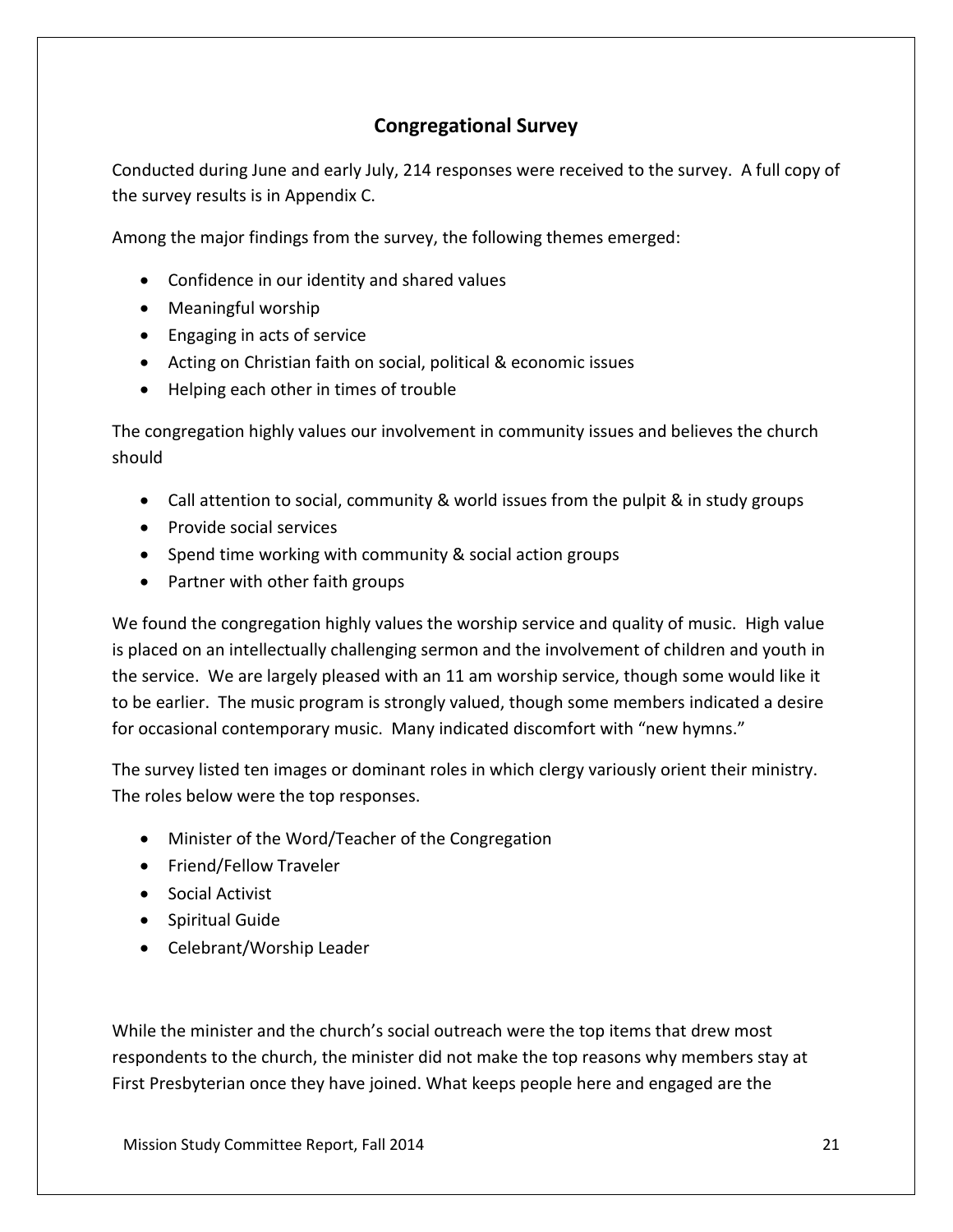following qualities of First Presbyterian:

- Social Outreach
- Music Program
- Worship Style
- Fellowship
- My Friends are Here

Among the other strong themes from the survey are

- Families with young children find it challenging to participate
- General desire to deepen personal relationships with God
- Increased reliance on web and email for communication
- General satisfaction with worship, music, fellowship, Christian Education and the diversity of the congregation, but would like to strengthen each area
- Increased awareness and information concerning our support of the Day School

Survey respondents were the most active participants in church life and stewardship.

## **Congregational Conversations**

Congregational conversations began on August 3 and continued through September. The full schedule and notes from the conversations are in Appendix D.

The following five questions were asked in each of the congregational conversations:

- Why do you participate in the life of First Presbyterian Church?
- What do you think God is calling FPC to do and be?
- How can we strengthen the congregation in response to God's call?
- What does this mean for the Session, the Diaconate, congregation and you personally?
- What skills, experience and personal characteristics in our new pastor would be most supportive of our work?

The conversations were rich and thoughtful, providing further insights into the hopes and needs of the congregation. The notes from the conversations are attached, and strengths, areas for improvement and qualities for the next Pastor are reflective of those conversations.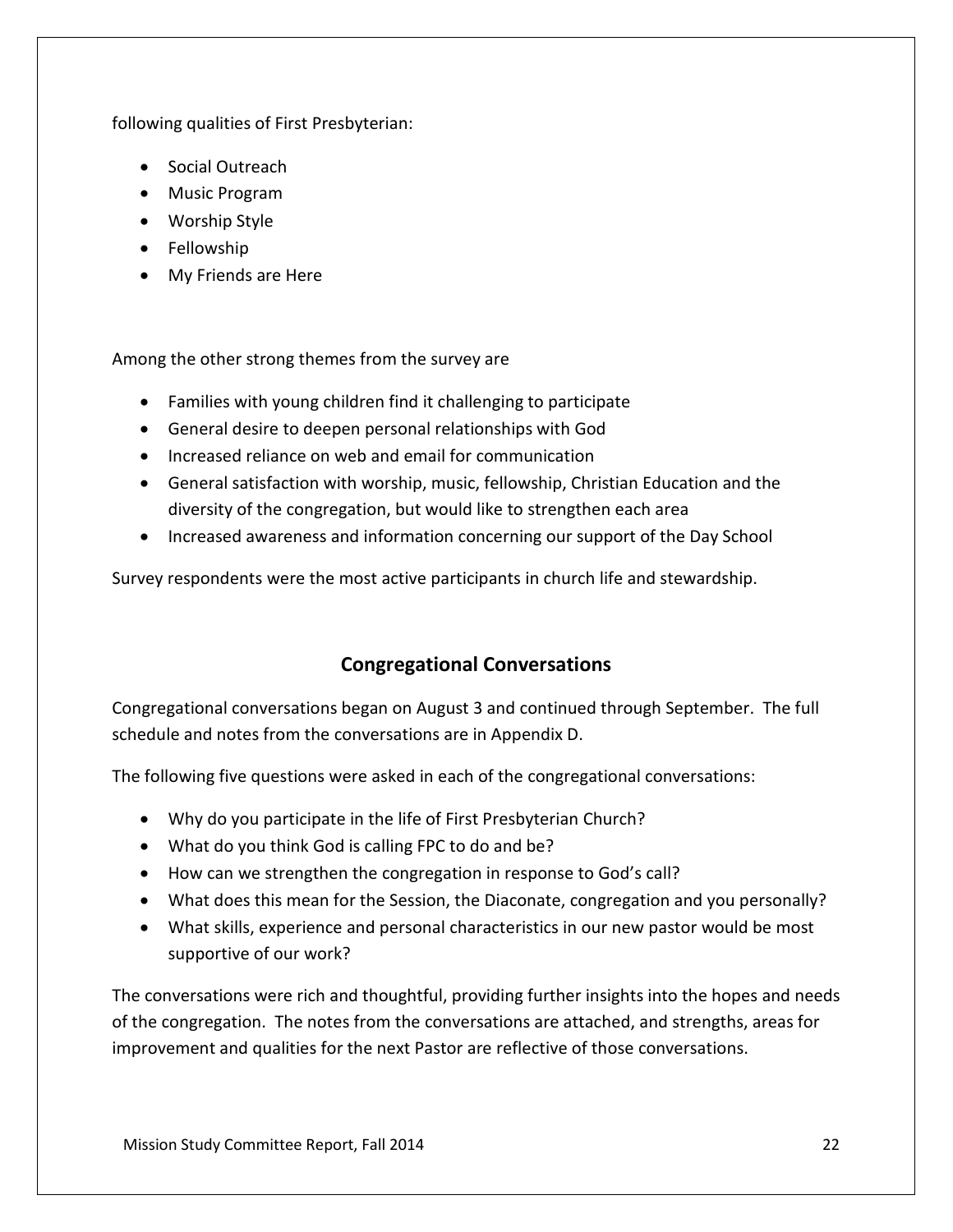#### **Strengths**

First Presbyterian is building on a firm foundation of strengths, identified by members of the congregation as well as community leaders throughout this Mission Study process.

Our approach to our faith is an asset: our progressive theology, our worship style, our music and our Christian Education programming, particularly for adults, were recognized as defining our lives together. The "intellectual approach" to our spiritual growth was mentioned by many as highly valued, making First Presbyterian a comfortable place to explore, question and grow spiritually. Our progressive theology fosters a spirit of learning, inquiry and openness to ideas and is not rigid – and makes us open to being "reformed and always being reforming." Our traditional worship service and the quality of our music are cited by many as providing comfort and inspiration to tackle the week ahead.

Both the community and the congregation emphasized our commitment to service, mission and social justice: it is what attracts and retains members, and we have a solid reputation in the community for our work as advocates and leaders in responding to community needs. Many cited First Presbyterian and individual members as a catalyst in the faith community and as leaders in creating new programs and services to meet needs.

Our members emphasized a strong sense of community, first and foremost in being a welcoming, hospitable congregation. Our hospitality has been extended – and greatly valued – by our many African members who expressed incredible gratitude for the love and support of First Presbyterian. Members also clearly cite our strong support and pastoral care for one another as one of the great strengths of our church. From our youth to our elderly members, we consistently refer to the church as "family." We are also recognized by the community for our hospitality to people in need and as a welcoming gathering spot for meetings and events, big and small. From open doors after a major ice storm and Hurricane Katrina, to Alcoholics Anonymous meetings, a September 11 interfaith service and Durham CAN Delegates' Assemblies, First Presbyterian is truly, as Rabbi Friedman said, "Durham's central religious address."

Finally, our relative inclusivity and diversity are highly valued by the congregation. And, as much as it is valued, our aspiration to be even more inclusive is an exciting opportunity in which we can continue to grow. The strong recognition that we are still very segregated and a predominantly white congregation on Sunday morning and that our demographics do not reflect the community in which we live and work were cited by many, particularly that so few members live in the neighborhood to the east of the church: we view that recognition and aspiration to be a great foundation upon which we can grow together.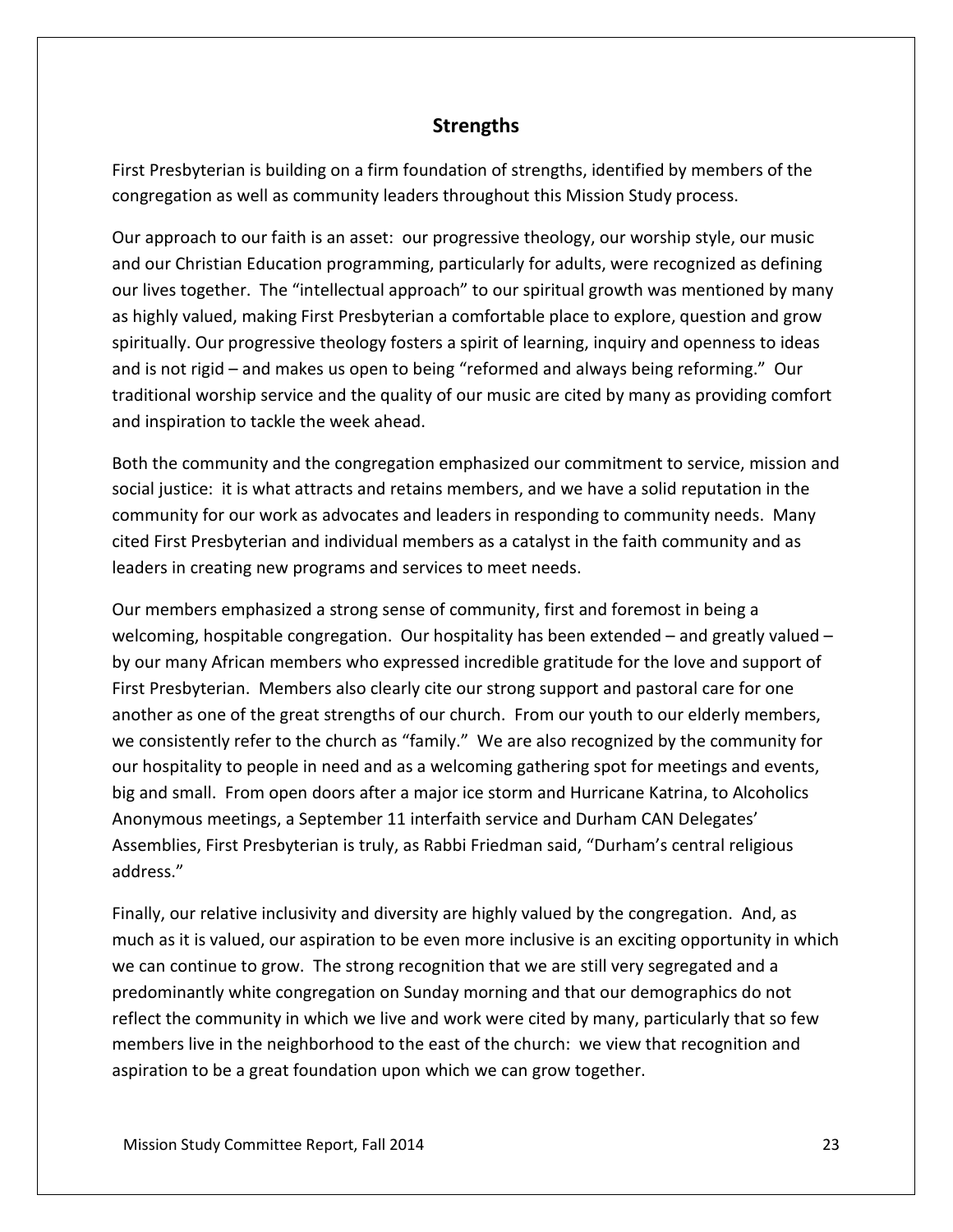#### **Recommended Improvements**

Like most organizations, the areas we have identified for improvement are also rooted in our strengths. The Mission Study process allowed us to ask questions that had not been asked for many years and have given us a fresh perspective on ways we can strengthen our congregational family.

Most pronounced, many indicated a lack of knowledge about church priorities, activities, policies and practices. That members want to know more and be more engaged in the life of the congregation is exciting. Transparency in leadership decision making needs to be a high priority moving forward. Ideas to facilitate greater communication include posting minutes of Session and Diaconate meetings on the church website, a general overhaul and regular attention to the church website, e-newsletter and Facebook (and other social media as it changes). Creative ideas included even posting podcasts of sermons for those who cannot attend and more opportunities for "congregational" conversations.

In addition, the Committee was surprised that quite a few prominent leaders and organizations were not as familiar with the work happening at First Presbyterian as we had assumed. It was striking that those newer to the community were not familiar with our history and reputation and noted that there was no "easy way" to find out what happens inside the doors at First Presbyterian. The irony of being in the "information age" yet lacking knowledge about how to find out what is happening in the church is palpable. With the growth of downtown residents and businesses, coupled with the great human needs to the east of the church, communication about who we are, what we do, what we offer and how we serve the community is greatly needed both inside and outside the congregation.

While many members said they enjoy the existing fellowship groups, many others offered ideas for improvement, particularly for more intergenerational interaction. Our older members lament missed opportunities to get to know our younger members, and, conversely, many of our young families need guidance and support. Even our high school youth asked to be paired with older members of the congregation. It is a wonderful opportunity to bridge generational divides. Many suggested creating fellowship groups by neighborhood/area or by interest (social justice, books, art, music, food) and finding ways to structure more opportunities for intergenerational friendships to flourish.

Our families with young children are struggling to connect with one another and to other groups within the church. Concerns have been expressed about whether children are forming friendships that will carry through to Youth Group and beyond. Sunday School attendance is low in certain age ranges. Our families now include dual-working parents, same-sex parents, single parents, blended families and families from different cultures, such as from our African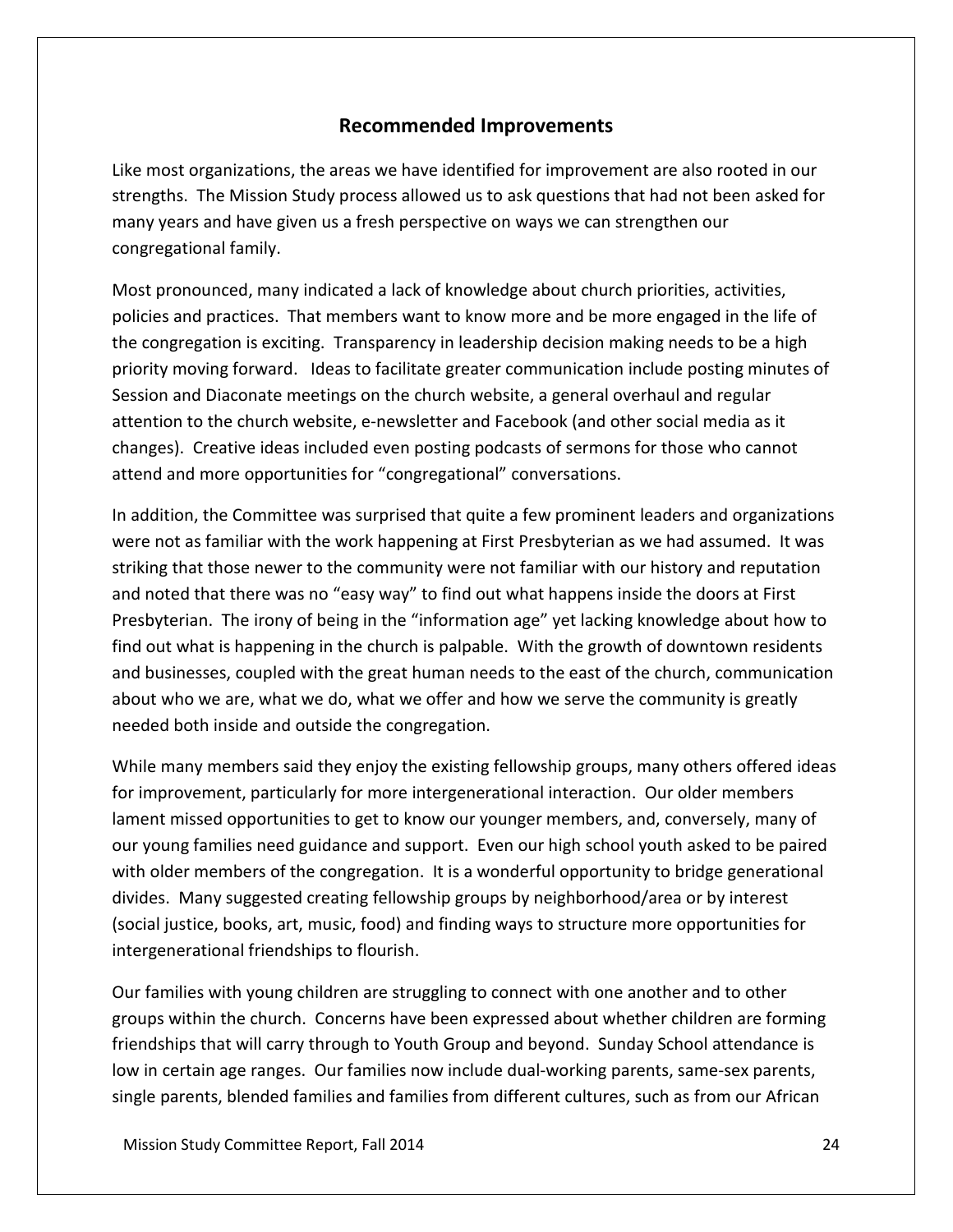community. 'Stay-at-home' parents may be either gender and may feel more isolated than in the past. We need new ministry ideas that recognize the diversity of our families, encourage the formation of friendships and strengthen Christian education and service.

Coordination was mentioned frequently as a need, particularly for pastoral care and service opportunities. Examples of members needing help and not receiving it in a timely manner, of young families needing support in order to be more actively engaged in church activities, of missed opportunities to participate in service projects, of a general lack of knowledge about how to participate in projects, all lead back to the need for stronger coordination and management. Creating a system to quickly assess new members' strengths and desires for involvement and attaching them to service opportunities was cited. Older members are requesting a coordinated "buddy" system for checking in on each other, particularly for those living alone. Young families need to know when child care is an option for service projects and are yearning for relationships with those who can provide guidance, advice and a bit of experience as they navigate parenthood.

While our worship and music are greatly loved and valued by the congregation, we also heard a consistent "openness" to try new styles of worship and music, *occasionally*. There is a general angst about keeping our teenagers and young adults engaged. Some noted that, for our spiritual growth, we need more time for meditation as well as more space for joy and praise in our worship service. And there is a general feeling that "We look out a lot – we need to look UP more," reflecting a desire for more spirituality and inspiration to happen at our worship service and in Christian Education.

Finally, throughout all the conversations and the survey, was a desire for individual members of the congregation to being given the space and structure to grow our leadership capacity. As one member said, "we have a lot of brain power in this church – we need to use it." Many mentioned examples of wanting to lead and not knowing how to work within the structure.

Throughout this process, there have been frequent "aha" moments as individuals have realized that WE are the church more than the "pastor" is the church. "It is our church, our worship, our mission, our education." There is a great opportunity to capture the energy and excitement that members are feeling about their own spiritual and leadership growth – with the Session and new pastor providing the structure, the inspiration and space for it to flourish.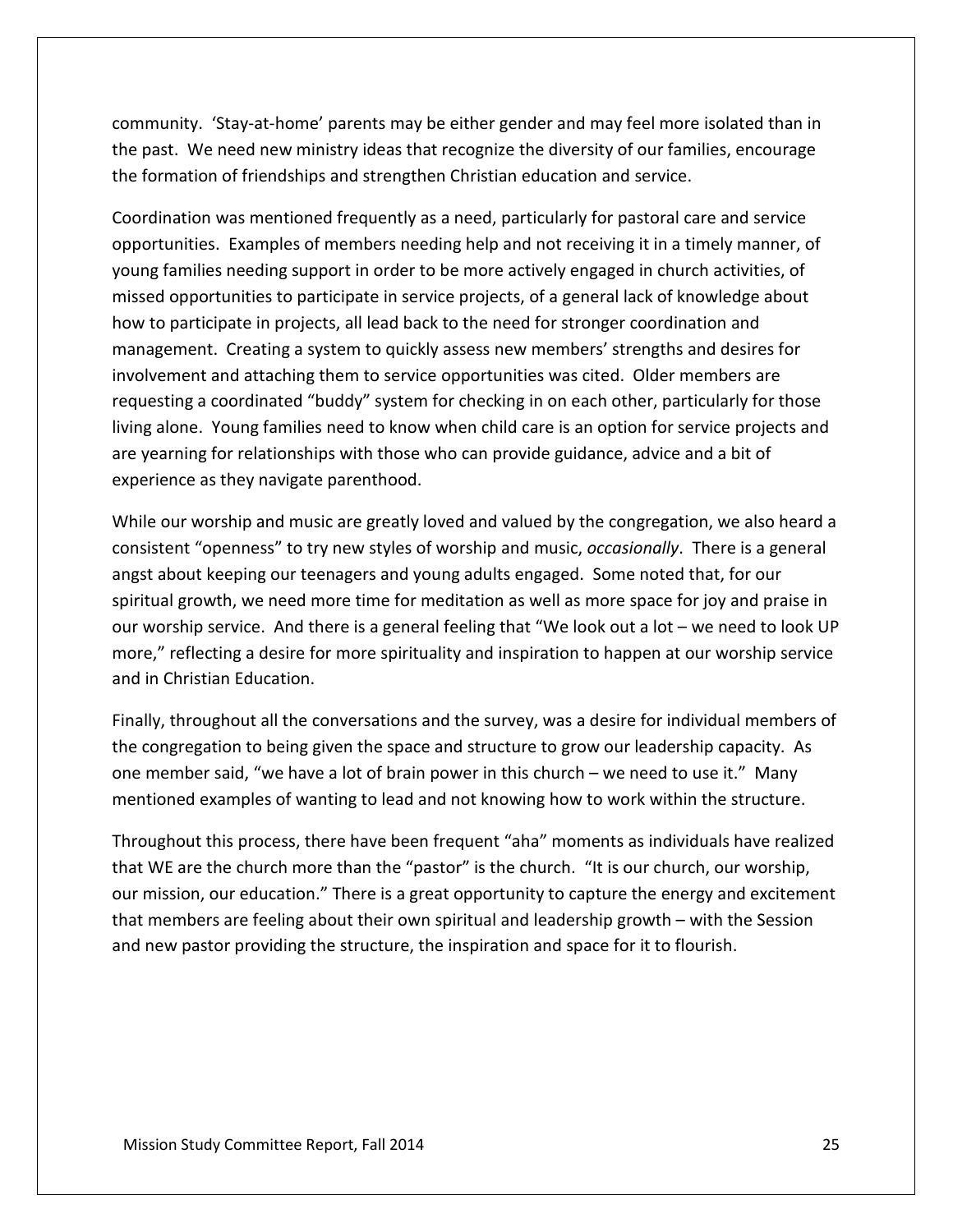## **Proposed Vision, Mission and Core Values**

In 2010, the Plumb Line Committee reviewed and reaffirmed the welcome statement and the mission statement that were already in existence and articulated our core values. The Mission Study process has affirmed those consistently, and **we recommend that we keep all of them:**

*First Presbyterian Church welcomes all who worship here. We honor and celebrate the human diversity and unity that God gives us in Christ. We welcome individuals of every age, race, nationality, gender, ability, sexual orientation and economic circumstance to participate fully in the life of the church.*

#### **Mission**

Worshipping God in community and bearing witness to God's love and justice in the world.

#### **Core Values**

**Reformed Worship:** Through a shared liturgy of Word and Sacrament, FPC invites all, in creative and faithful ways, to focus heart, soul, and mind to the Glory of God.

**Diversity and Inclusivity:** As God has claimed us in the waters of baptism with our differences, we are called to invite and nurture a diverse and inclusive community.

**Faith Exploration:** FPC welcomes and encourages all to explore the call to discipleship and to consider questions of faith at all points on their journey with the Risen Christ.

**Pastoral Care:** God has loved us first; so too, we love and care for one another, nurturing mind, body and spirit throughout life's journey.

**Historic Placement:** "Downtown by history and by choice," we are committed to being a witness to God's steadfast love and justice in the heart of the city.

**Social Mission:** FPC advocates for social justice and responds to the "cries of the poor," remembering Jesus' promise to be found among the hungry, homeless, sick and imprisoned.

**Faithful Stewardship:** Called to be stewards of the gifts God has provided, we support the foundation that enables this faith community to be generous in hospitality and in faithful ministry.

**Community:** As a reflection of God's beloved community, we seek to affirm and challenge one another, rejoicing together as the Body of Christ.